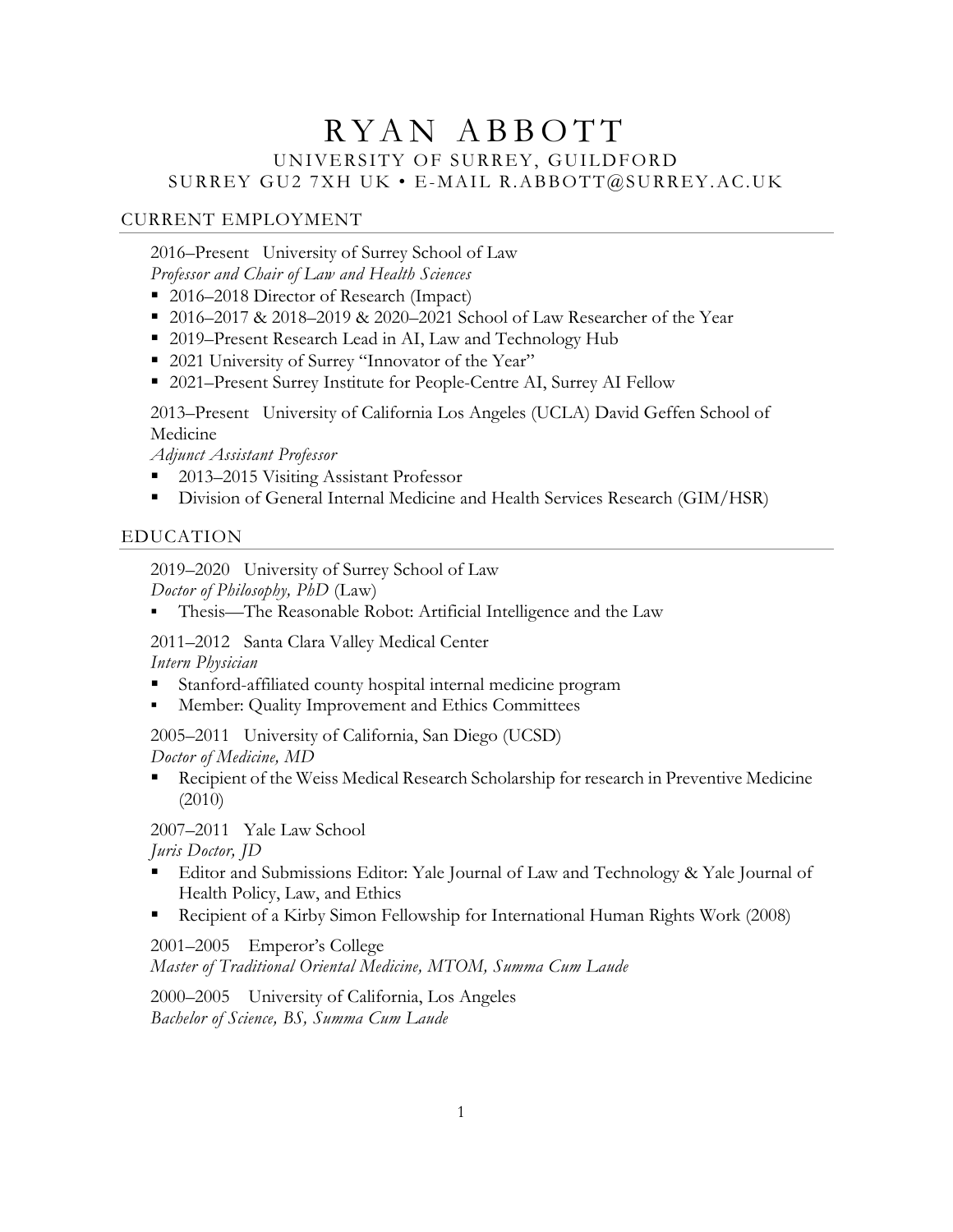- UCLA Senior of the Year (2005) (one of six); Highest Departmental Honors and College Honors, Member Phi Beta Kappa (2005); UCLA Alumni Association Distinguished Bruin Award Scholarship (2004); Michael C. Dunn, M.D. Memorial Scholarship (2004)
- § Shanghai Jiao Tong Univ. (Summer 2002) Mandarin Chinese Immersion Program

h-index/i10-index  $18/25$ PUBLICATIONS 1,500+ citations and 17,000+ SSRN downloads

# **MONOGRAPHS**

Ryan Abbott, THE REASONABLE ROBOT: ARTIFICIAL INTELLIGENCE AND THE LAW, Cambridge University Press (2020)

- § Subject of a book symposium at the Hebrew University of Jerusalem and forthcoming issue in the Jerusalem Review of Legal Studies.
- Translation (Chinese): Ryan Abbott, 理性机器人: 人工智能未来法治图景, Shanghai People's Publishing House (Zhang Jinping, Zhou Ruijun trans., 2021).
- § Translation (Portuguese): Ryan Abbott, ROBÔS RAZOÁVEIS: INTELIGÊNCIA ARTIFICIAL E O DIREITO, Brazil Publishing (Forthcoming, Geraldo Romeiro trans., 2022)
- § Translation (Portuguese): Ryan Abbott, THE REASONABLE ROBOT: ARTIFICIAL INTELLIGENCE AND THE LAW (INTRODUCTION), 1 (1) Network Magazine of Digital, Intellectual & Society Law 17–44 (2021)
- § Translation (Korean): Ryan Abbott, THE REASONABLE ROBOT: ARTIFICIAL INTELLIGENCE AND THE LAW (INTRODUCTION), Center for Law & Public Utilities, School of Law, Seoul National University, 19<sup>TH</sup> Annual International Conference (2020)
- § Republication (modified): Ryan Abbott, *It's time to rethink the legal treatment of robots*, MIT Technology Review (2020)

# EDITED VOLUMES

RESEARCH HANDBOOK ON INTELLECTUAL PROPERTY AND ARTIFICIAL INTELLIGENCE, Edward Elgar (Ryan Abbott ed., Forthcoming 2022)

# MAJOR LEGAL PUBLICATIONS

Ryan Abbott, *Artificial Intelligence and Intellectual Property,* WORLD INTELLECTUAL PROPERTY ORGANIZATION (Forthcoming)

Ryan Abbott, *Artificial Intelligence, Big Data and Intellectual Property: Protecting Computer-Generated Works in the United Kingdom, In* RESEARCH HANDBOOK ON INTELLECTUAL PROPERTY AND DIGITAL TECHNOLOGIES (Tanya Aplin ed., 2020)

Abbott, Ryan and Alex Sarch, *Punishing Artificial Intelligence: Legal Fiction or Science Fiction*, 53 UC Davis Law Review 1 (2019)

§ Republication (modified): Ryan Abbott and Alex Sarch, *Punishing Artificial Intelligence: Legal Fiction or Science Fiction*, *In* IS LAW COMPUTABLE'?: CRITICAL PERSPECTIVES ON LAW AND ARTIFICIAL INTELLIGENCE (Simon Deakin and Christopher Markou eds., Hart 2020)

Ryan Abbott, *Everything is Obvious*, 66 UCLA. L. REV. 2 (2019)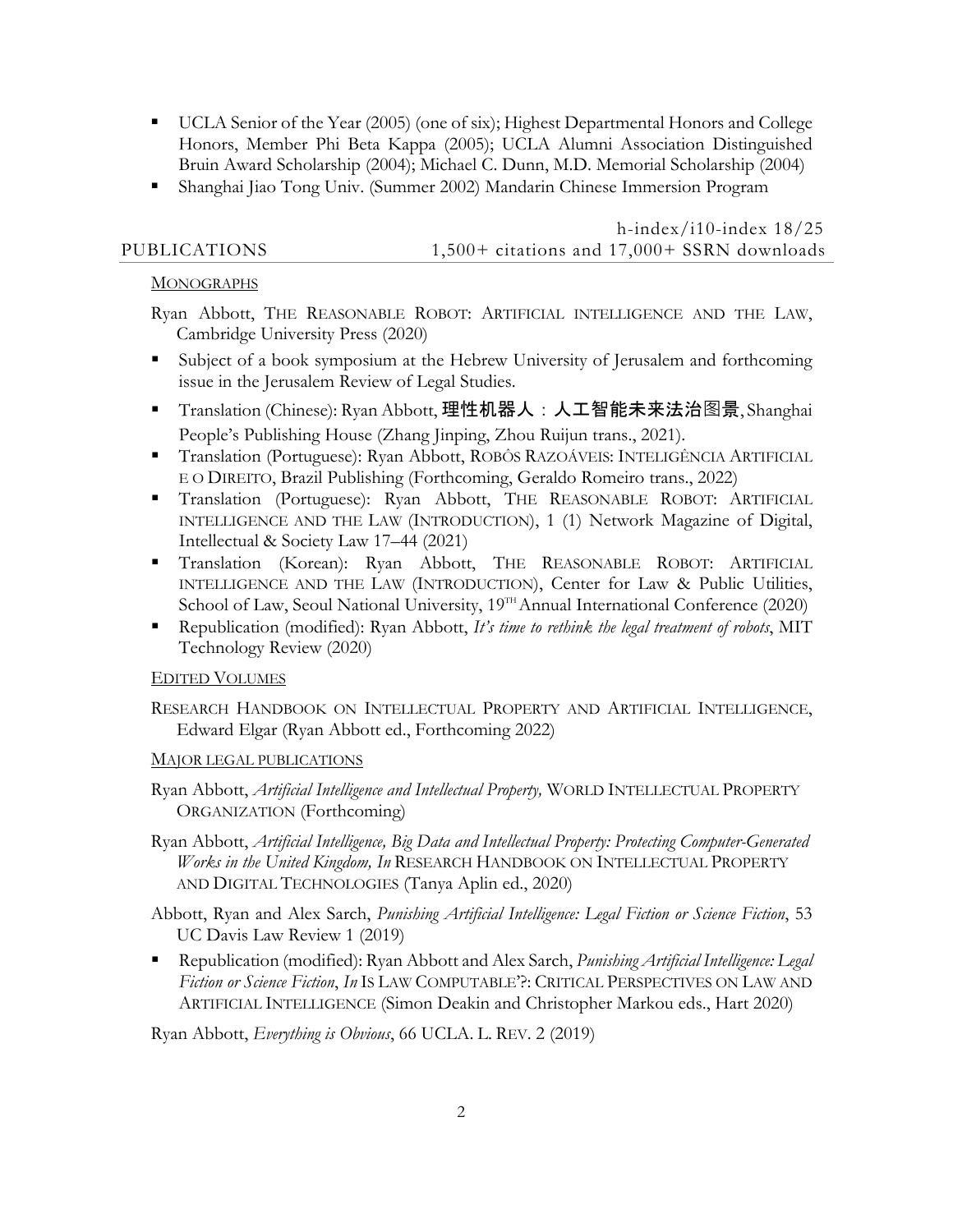- § Republication (modified): Ryan Abbott, *The machine having ordinary skill in the art*, *In* INTELLECTUAL PROPERTY AS A COMPLEX ADAPTIVE SYSTEM (Anselm Kamperman Snaders and Anke Moerland (eds.), 2021).
- § Republication (modified): Ryan Abbott, *Inventive Machines and Obvious(ness) Legal Disruption*, *In* LEADING LEGAL DISRUPTION: ARTIFICIAL INTELLIGENC AND A TOOLKIT FOR LAWYERS AND THE LAW (G. Aviv, P. D'Agostino and C. Piovesan (eds.), 2021).
- § Republication (modified): Ryan Abbott, *The Machine Having Ordinary Skill in the Art*, *In* IP AS A COMPLEX ADAPTIVE SYSTEM: ITS ROLE IN THE INNOVATION SOCIETY (A Kamperman Sanders, A. Moerland, eds., 2021)
- § Republication (modified): Ryan Abbott, *Inventive Algorithms and the Evolving Nature of Innovation, In* CAMBRIDGE HANDBOOK ON LAW AND ALGORITHMS: HUMAN RIGHTS, INTELLECTUAL PROPERTY, GOVERNMENT REGULATION (Woodrow Barfield ed., 2020)
- § Translation (adapted): Ryan Abbott, *Everything is Obvious*, POPULAR SCIENCE (DUBAI FUTURE FOUNDATION) (2020), https://www.popsci.ae/- ىلع - يعانطصلاا - ءاكذلا - رثؤیس - فیك .(Arabic) /شروطـمن/
- § Republication (in three parts): Ryan Abbott, *How Inventive Machines Will Change the Ultimate Test of Patentability,* MITTEILUNGEN (2019)
- § Republication-in-part: Ryan Abbott, *Machines of Ordinary Skill in the Art: How Inventive Machines Will Change Obviousness,* 11 (5) LANDSLIDE 30–33, 63 (2019)
- § Republication: Ryan Abbott, *Inside Views: Everything is Obvious,* INTELLECTUAL PROPERTY WATCH (March 25, 2019), https://www.ip-watch.org/2019/03/25/everything-isobvious/

Ryan Abbott and Bret Bogenschneider, *Should Robots Pay Taxes? Tax Policy in the Age of Automation*, 12 HARV. L. & POL. REV. 145 (2018)

§ Translation: Ryan Abbott and Bret Bogenschneider. *Should Robots Pay Taxes? Tax Policy in the Age of Automation,* 18 (2) ECONOMIC LAW REVIEW 239 (2018) (Chinese).

Ryan Abbott, *The Reasonable Computer: Disrupting the Paradigm of Tort Liability*, 86 GEO. WASH. L. REV. 1 (2018)

Ryan Abbott, *The Sentinel Initiative as a Cultural Commons, In* GOVERNING MEDICAL RESEARCH COMMONS, (Katherine Strandburg, Brett M. Frischmann and Michael J. Madison eds., 2017)

Ryan Abbott, *I Think, Therefore I Invent: Creative Computers and the Future of Patent Law*, 57 B.C. L. REV. 1079 (2016)

- § Republished in part: Ryan Abbott, *Autonomous Machines and their Inventions,* MITTEILUNGEN 429-437 (2017)
- § Republished in part: Ryan Abbott, *Patenting the Output of Autonomously Inventive Machines,* 10 (1) LANDSLIDE 16-22 (2017)

Ryan Abbott, *Hal the Inventor: Big Data and its Use by Artificial Intelligence, In* BIG DATA IS NOT A MONOLITH, (Cassidy R. Sugimoto, Hamid Ekbia and Michael Mattioli eds., 2016)

Ryan Abbott and Ian Ayres, *Evidence and Extrapolation: Mechanisms for Regulating Off-Label Uses of Drugs and Devices*, 64 DUKE L.J. 377 (2014)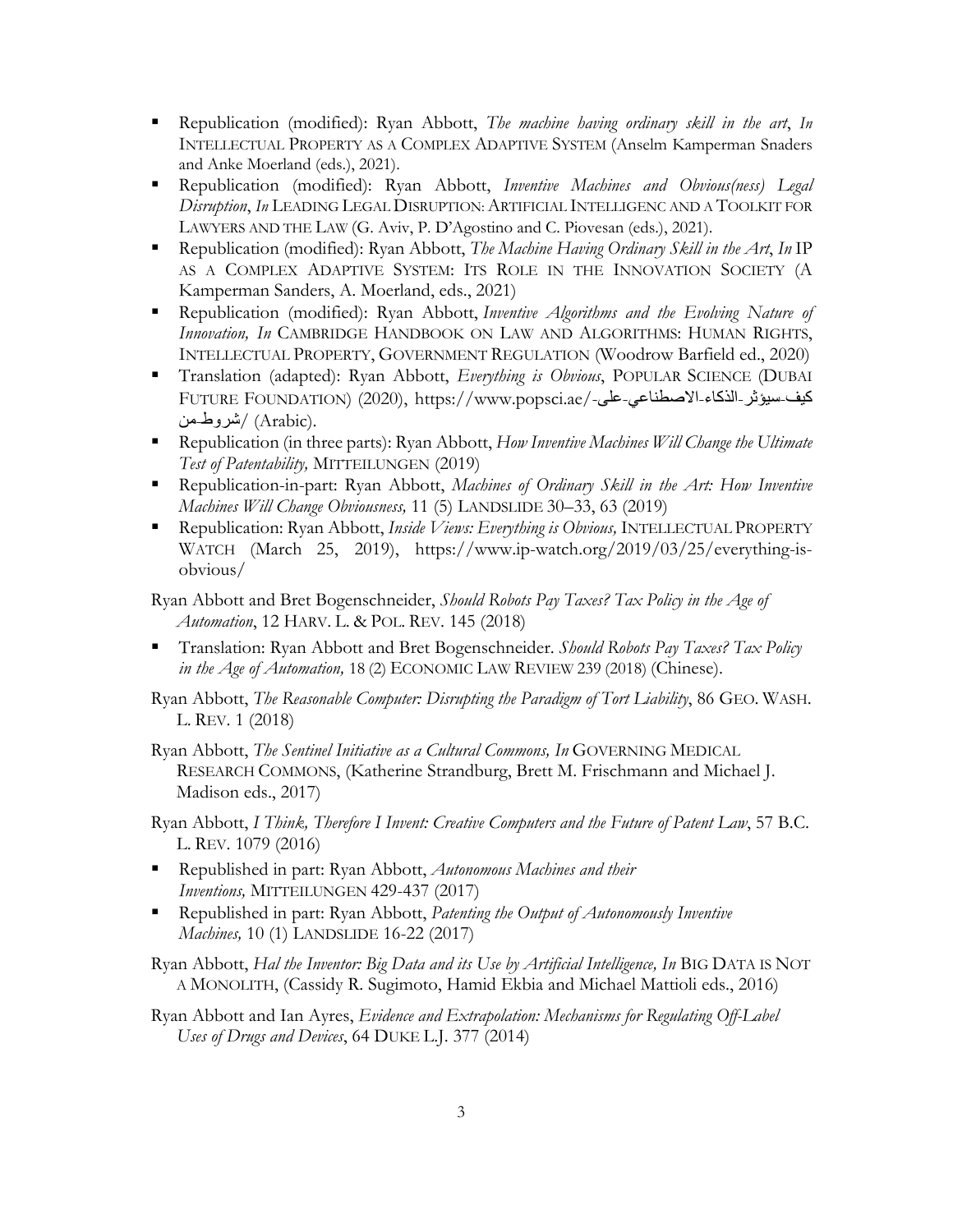§ Republished in part: Ryan Abbott and Ian Ayres. *Can Bayesian Extrapolation Improve FDA Regulation of Off-Label Uses of Drugs and Devices?,* 4(5) FDLI'S FOOD AND DRUG POLICY FORUM 1-12 (2014)

Ryan Abbott, *Documenting Traditional Medical Knowledge,* WORLD INTELLECTUAL PROPERTY ORGANIZATION (2014)

Ryan Abbott, *Big Data and Pharmacovigilance: Using Healthcare Information Exchanges to Revolutionize Drug Safety*, 99 IOWA L. REV. 225 (2013)

- § Republished in part: Ryan Abbott. *Post-Market Drug Regulation in the Age of Big Data: What Path to the Promised Land?*, 4 (10) FDLI'S FOOD AND DRUG POLICY FORUM 1-14 (2014)
- Ryan Abbott, *Treating the Health Care Crisis: Complementary and Alternative Medicine for PPACA,* 14 DEPAUL J. HEALTH CARE L. 35 (2012)

#### PEER-REVIEWED PUBLICATIONS

- Erin Smith, Diab Ali, D… Ryan Abbott, *et al.* A Brain Capital Grand Strategy: toward economic reimagination. *Mol Psychiatry* (2020).
- Donald Chang, Eric Storch, Lance Black, Michael Berk, Neil Pellis, Helen Lavretsky, Jeffrey Sutton, Kylie Ternes, Marc Shepanek, Erin Smith, Ryan Abbott, Harris Eyre. *Promoting tech transfer between space and global mental health*. AEROSP MED HUM PERFORM. 2020; 91(9):737–745.
- Donald Chang, Harris Eyre, Ryan Abbott, et al., *Pharmacogenetic guidelines and decision support tools for depression treatment: application to late-life*, 19(16) PHARMACOGENETICS 1269-1284 (2018)
- Ryan Abbott, Jeremy Lack and David Perkins, *Managing Disputes in the Life Sciences,* 36 NATURE BIOTECHNOLOGY 697 (2018)
- Jacob Sherkow and Ryan Abbott, *Fortune and Hindsight: Gene Patents' Muted Effect on Medical Practice,* 124 BRITISH MEDICAL BULLETIN (2018)
- Ryan Abbott and Donald D. Chang, Harris A. Eyre, et al, *Pharmacogenetic Decision Support Tools: A New Paradigm for Late-Life Depression?*, 26(2) AM J GERIATR PSYCHIATRY 125– 133 (2018)
- Ryan Abbott and David Smith, *The New Designer Drug Wave: A Clinical, Toxicological, and Legal Analysis,* 47(5) J PSYCHOACTIVE DRUGS 368-71 (2015)
- Ryan Abbott, Ian Ayres, Ed Hui and Ka-Kit Hui. *Effect of Perineal Self-Acupressure on Constipation: A Randomized Controlled Trial*. 30(4) J GEN INTERN MED. 434-9 (2015)
- Ibrahim Alabbadi, Ryan Abbott and Deema Jaber, *Jordanian Stakeholder Attitudes Toward Generic Substitution,* 11(1-2) JOURNAL OF GENERIC MEDICINES 24-34 (2014)
- Ryan Abbott and Michael Cohen, *Medico-Legal Issues in Cardiology,* 21(5) CARDIOL REV. 222- 8 (2013)
- Ryan Abbott, Rania Bader, Lina Bajjali, et al., *The price of medicines in Jordan: the cost of tradebased intellectual property*, 9 JOURNAL OF GENERIC MEDICINES 75 (2012)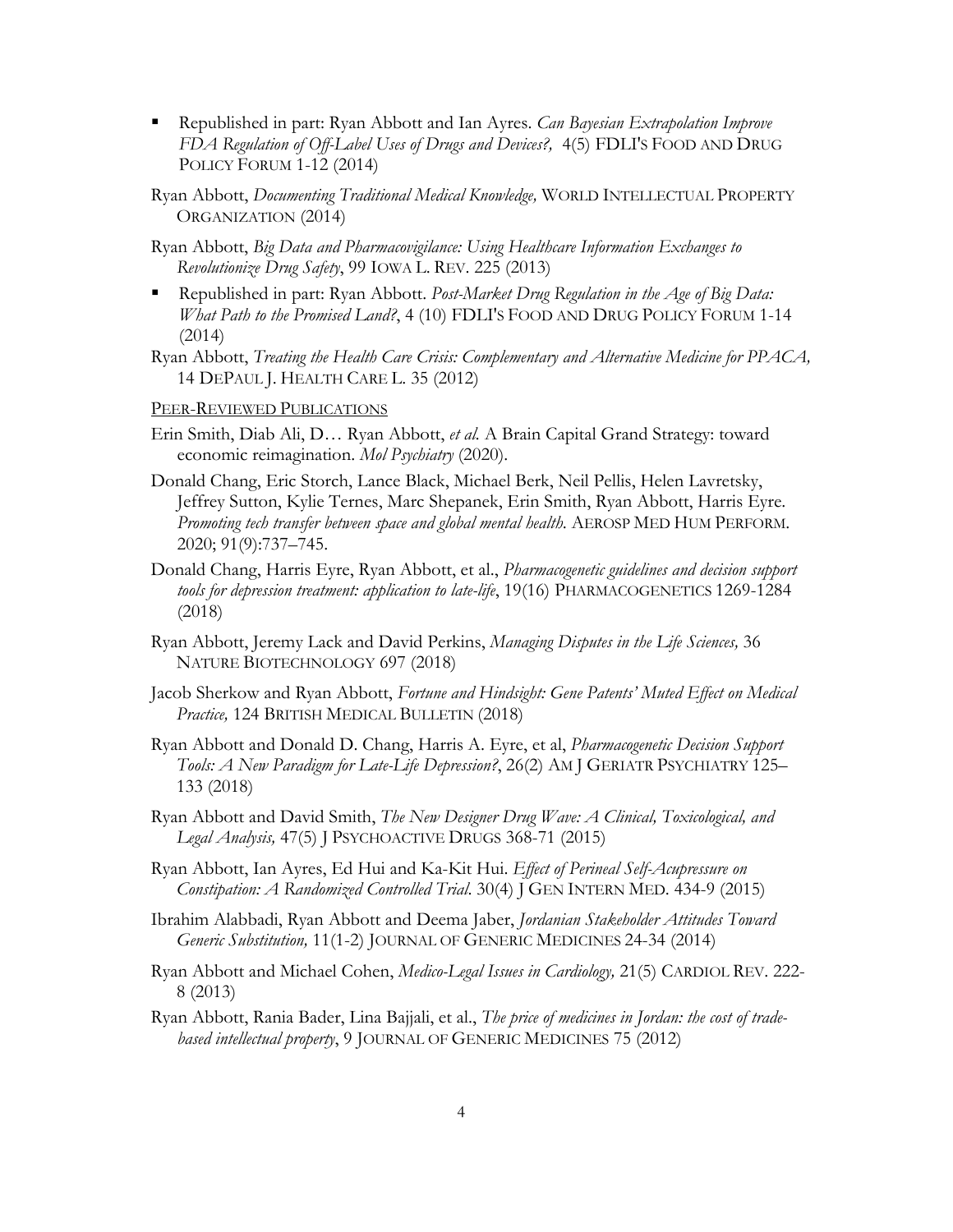- Ryan Abbott, Ka-Kit Hui, Ron Hays, Jess Mandel, Michael Goldstein, Babbi Winegarden, Dale Glaser and Laurence Brunton, *Medical Student Attitudes Toward Complementary, Alternative, and Integrative Medicine,* Vol. 2011 EVIDENCE-BASED COMPLEMENTARY AND ALTERNATIVE MEDICINE: ECAM Article ID 985243 (2009)
- Ryan Abbott, Ka-Kit Hui, Ron Hays, Ming-Dong Li, Timothy Pan, *A Randomized Controlled Trial of Tai Chi for Tension Headaches,* 4(1) EVIDENCE-BASED COMPLEMENTARY AND ALTERNATIVE MEDICINE 107-113 (2007)

**BOOK CHAPTERS** 

- Ryan Abbott, Donald Chang, Harris Eyre, *Ethical, Policy, and Research Considerations for Personalized Psychiatry*, *In* PERSONALIZED PSYCHIATRY (Bernhard T. Baune, ed., 2020)
- Ryan Abbott, Helen Lavretsky, Donald Chang, and Harris Eyre, *The Roles of Tai Chi, Qi Gong, and Mind-Body Practices in the Treatment and Prevention of Psychiatric Disorders, In* COMPLEMENTARY AND INTEGRATIVE TREATMENTS IN PSYCHIATRIC PRACTICE (Patricia L. Gerbarg, Phillip R. Muskin, and Richard P. Brown, eds., 2018)
- § Winner of Gold Medal Nautilus Book Award as the 2017 best book in the Psychology category.
- Ryan Abbott and Helen Lavretsky, *The Use of Tai Chi and Qi Gong for Treatment and Prevention of Mental Disorders, In* INTEGRATIVE PSYCHIATRY, 36(1) PSYCHIATR CLIN NORTH AM 109-19 (Phillip R. Muskin, Patricia L. Gerbarg, and Richard P. Brown eds., 2013)
- Michael Cohen, Susan Natbony, and Ryan Abbott. *Complementary and alternative medicine in child and adolescent psychiatry: legal considerations,* 22(3) CHILD ADOLESC PSYCHIATR CLIN N AM. 493-507 (2013)

#### SOLICITED ARTICLES

- Ryan Abbott, *Machine Rights and Reasonable Robots, Remarks*, 60 Washburn Law Journal 429 (2021)
- Richard Epstein and Ryan Abbott, *FDA Involvement in Off-Label Use: Debate Between Richard Epstein and Ryan Abbott*, 44 SW. L. REV. 1 (2014)
- Ryan Abbott and Carl Stevens, *Redefining Medical Necessity: A Consumer-Driven Solution to the U.S. Health Care Crisis,* 47 LOY. L.A. L. REV. 943 (2014)
- Ryan Abbott, *Balancing Access and Innovation in India's Shifting IP Regime, Remarks,* 35 WHITTIER LAW REVIEW 341 (2014)

#### **OTHERS**

- Ryan Abbott, Rita Matulionyte, and Paul Nolan. A Brief Analysis of DABUS, Artificial Intelligence, and the Future of Patent Law. Journal of the Intellectual Property Society of Australia and New Zealand (IPSANZ) (2021)
- Harris Eyre, Jessica Carson, … Ryan Abbott, *et al.* Boosting Brain Health After COVID-19: A Convergence Solution. Psychiatric Times (2021)
- Frederick M. Abbot, Ryan B. Abbot, Joseph Fortunak, Padmashree Gehl Sampat & David Walwy, *Opportunities, Constraints and Critical Supports for Achieving Sustainable Local*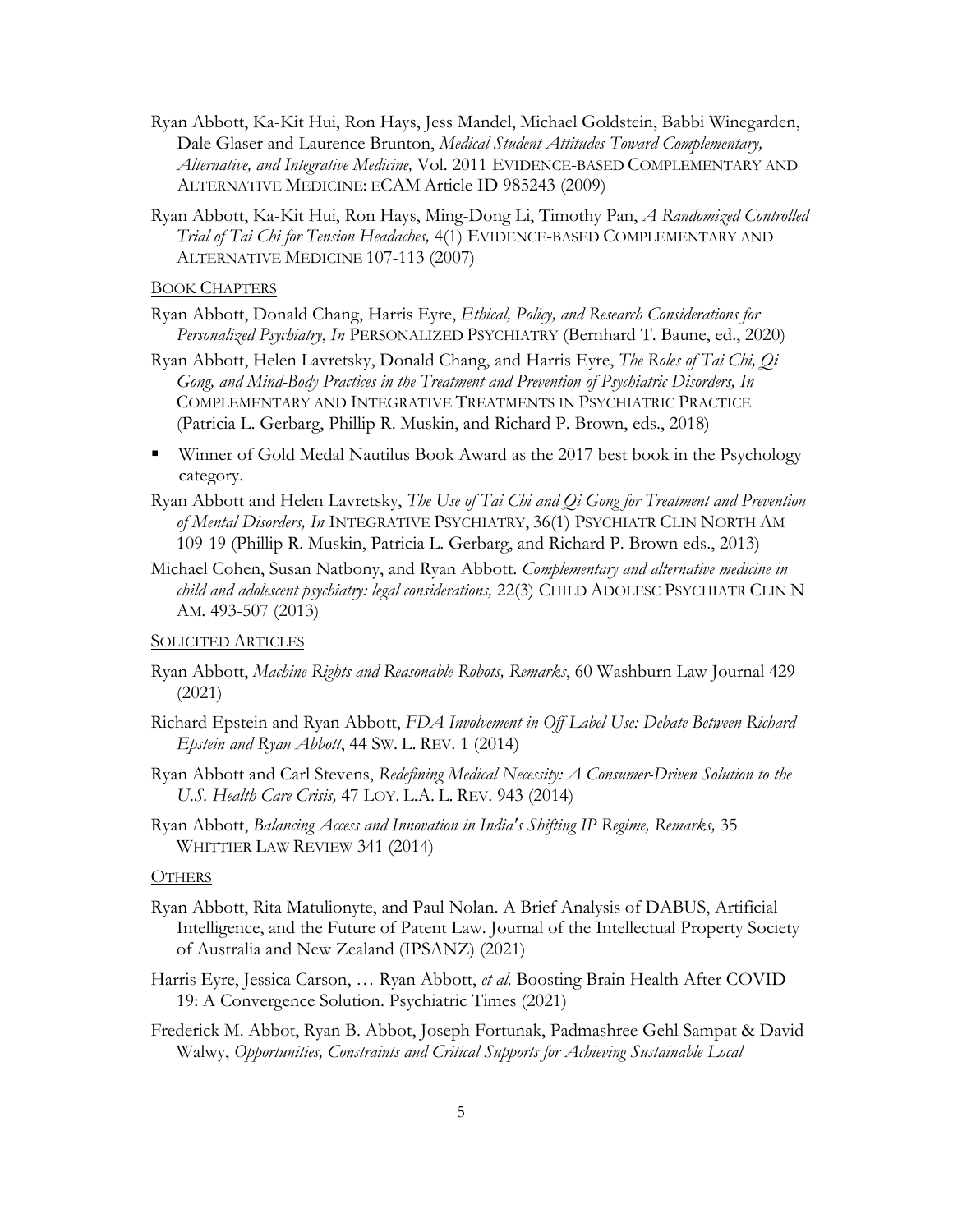*Pharmaceutical Manufacturing in Africa: With a Focus on the Role of Finance*, Nova Worldwide Consulting (2021) <https://nova-worldwide.com/OSF-PHP\_report>

- Ryan Abbott, *The Artificial Inventor Project*, WORLD INTELLECTUAL PROPERTY ORGANIZATION (WIPO) (December 2019), <https://www.wipo.int/wipo\_magazine/en/2019/06/article\_0002.html>
- Harris A. Eyre, Andrew Robb, Ryan Abbott and Malcolm Hopwood, *Mental Health Innovation Diplomacy: An Underrecognised Soft Power,* 53(5) AUSTRALIAN AND NEW ZEALAND JOURNAL OF PSYCHIATRY (ANZJP) (2019) [Commentary]
- Ryan Abbott, *Inventive Machines: Rethinking Invention and Patentability, In* INTELLECTUAL PROPERTY AND DIGITAL TRADE IN THE AGE OF ARTIFICIAL INTELLIGENCE AND BIG DATA 113–119 (Xavier Seuba, Christophe Geiger and Julien Penin eds., 2018) [Published remarks]
- Helen Lavretsky and Ryan Abbott, *Invited Perspective: Community-Based Acupunch Exercise Program Improves Health and Quality of Sleep in Taiwanese Older Adults*, 26(5) AMERICAN J. GERIATRIC PSYCHIATRY 521–522 (2018) [Commentary]
- Harris A Eyre et al., *The Future of Psychiatry Commission*, 5(1) THE LANCET PSYCHIATRY 13. [Letter to the Editor] (2018)
- Ryan Abbott, *Book Review: FDA in the Twenty-First Century: The Challenges of Regulating Drugs and New Technologies,* JOURNAL OF LAW AND THE BIOSCIENCES 1–5 (2015)
- Ryan Abbott and Ka-Kit Hui, *Perineal Self-Acupressure's Mechanism of Action*. 30(4) J GEN INTERN MED. 399 (2015) [Letter to the Editor]
- Ryan Abbott, *Overcoming Barriers to a Global Treaty on Medical Funding and R&D*, (7) JOURNAL OF THE BRAZILIAN INSTITUTE FOR INTELLECTUAL PROPERTY 70-76 (2012)
- Frederick Abbott, Ryan Abbott, Wilbert Bannenberg and Marianne Schürmann, *Regional Assessment of Patent and Related Issues and Access to Medicines: Caricom Member States and the Dominican Republic* (HERA), 1 HEALTH RESEARCH FOR ACTION FINAL REPORT- MAIN REPORT (2009)
- Ryan Abbott and Wilbert Bannenberg, *Regional Assessment of Patent and Related Issues and Access to Medicines: Caricom Member States and the Dominican Republic,* Final Report: Volume II - Country Studies HEALTH RESEARCH FOR ACTION (2009)
- Ryan Abbott, *The Beijing Declaration: A Landmark for Traditional Medicine*, 13 (1) ICTSD-BRIDGES (2009)

Ryan Abbott and Weijun Zhang, *Meeting Report for the UCLA Center for East West Medicine* 2006 Annual Conference: Integration of Traditional Chinese Medicine and Western Medicine—Research and Clinical Applications 13 CHIN J INTEGR MED. 74-75 (2007)

#### SELECT PRACTICE AND PAST EMPLOYMENT

- 2020 Florida State University (FSU)
- *Visiting Professor*
- Teaching Subjects: Property
- 2020 Korea Development Institute (KDI) School of Public Policy and Management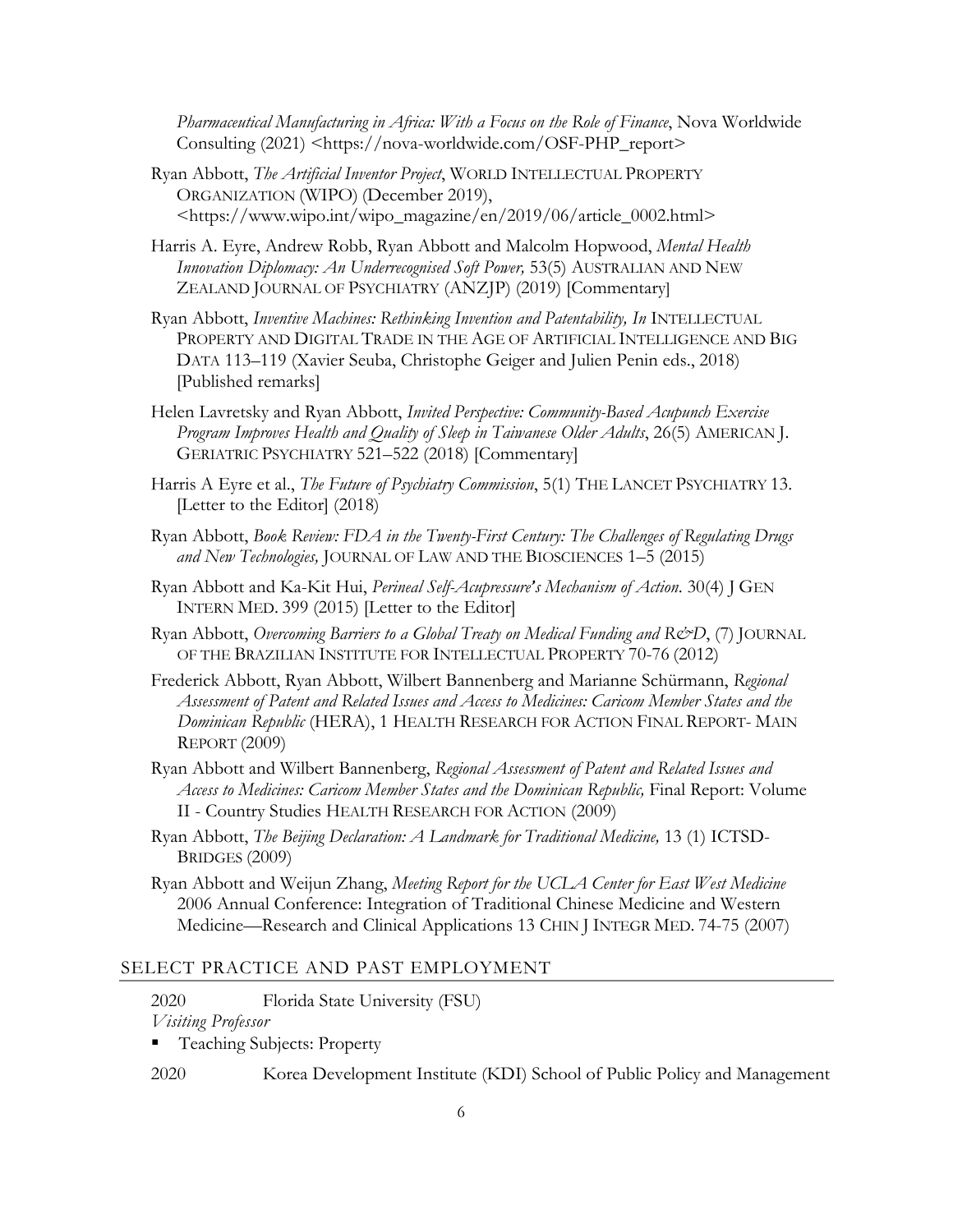*Adjunct Professor*

■ Intellectual Property, Emerging Issues and Sustainable Development

2020 United Nations Development Programme (UNDP) *Consultant*

2018–2020 World Intellectual Property Organization (WIPO) *Consultant*

2018–Present JAMS, Inc. *Mediator and Arbitrator*

2016–Present Brown, Neri, Smith & Khan, LLP *Partner*

2013–2016 One LLP *Of Counsel*

2012–2016 Southwestern Law School *Associate Professor*

- § Teaching Subjects: Torts, Health Care Regulations and Practices, Patent Law, and Comparative Sexual Orientation Law.
- 2012–2014: Co-Director of the Summer Law Program in Vancouver at University of British Columbia.

| 2009–2012<br>Consultant     | World Intellectual Property Organization (WIPO) |
|-----------------------------|-------------------------------------------------|
| 2010<br>Consultant          | Medicines Transparency Alliance (MeTA)          |
| 2008–2010<br>Consultant     | World Health Organization (WHO)                 |
| $2006 - 2010$<br>Consultant | UCLA Center for East-West Medicine              |
| 2009<br>Consultant          | Health Research For Action (HERA)               |
| Summer Associate            | 2009 Summer Dewey & LeBoeuf LLP                 |
|                             | 2008 Summer World Health Organization (WHO)     |

*Intern, Department of Technical Cooperation for Essential Drugs and Traditional Medicine*

#### OTHER ACTIVITIES

2021–Present Los Angeles County Bar Association (LACBA) Attorney Client Mediation and Arbitration Services (ACMAS) *Executive Committee Member*

2021–Present Network Journal of Digital and Intellectual Rights & Society *Editorial Board Member*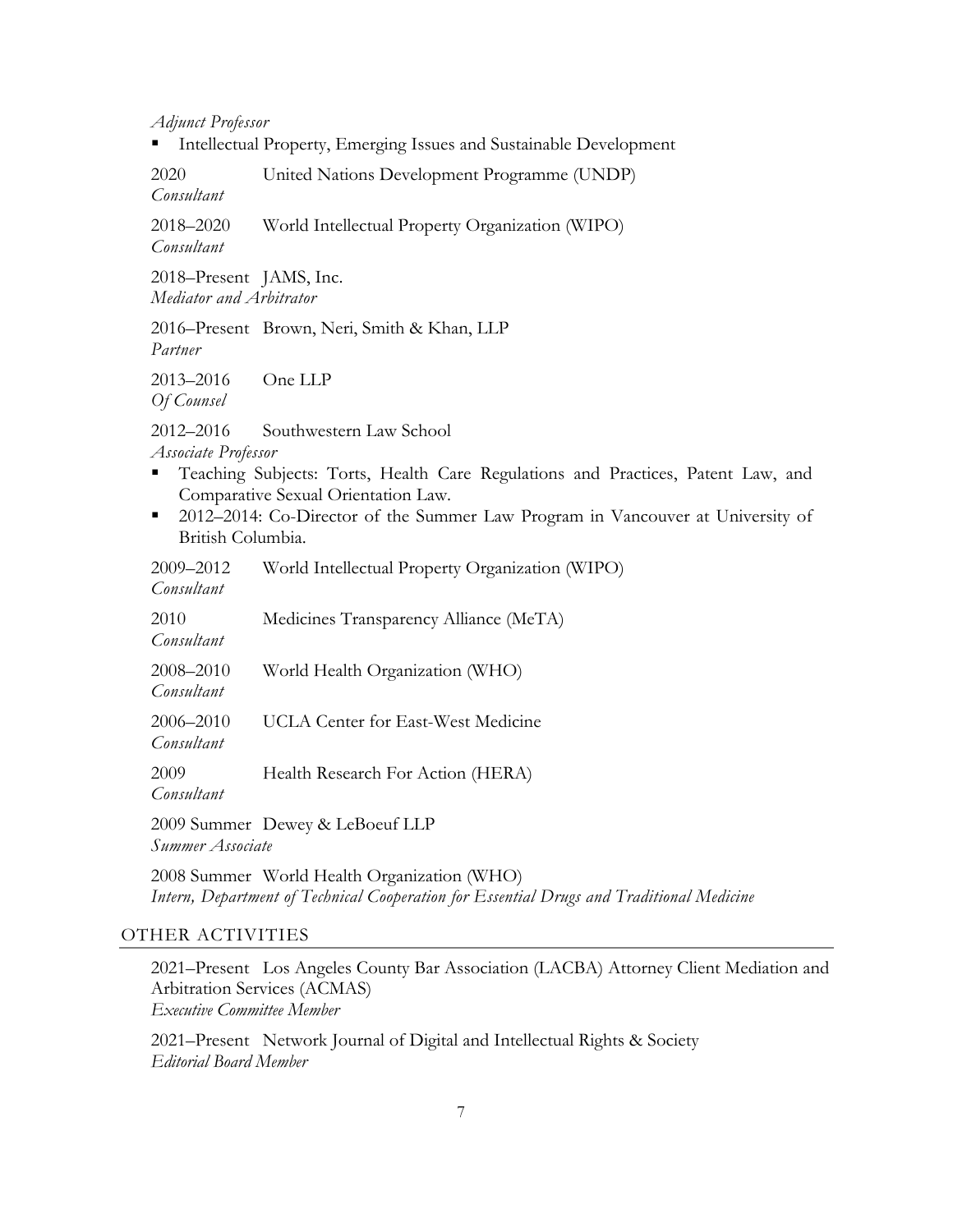§ Revista Rede de Direito Digital, Intelectual e Sociedade (RRDDIS)

2019–Present American Bar Association (ABA)

- 2021–Present: International Coordinating Committee (ICC) Administrative Director of the Business Law Section Dispute Resolution Committee
- 2020–Present: Inaugural Chair, Cross-Border Disputes Subcommittee
- 2019–Present: Editor, Intellectual Property Section, Landslide Magazine

2020–Present American Intellectual Property Law Association (AIPLA) Emerging Technologies Committee *Co-Chair, AI Subcommittee*

2019–Present All-Party Parliamentary Group on Artificial Intelligence *Member, Data Governance Task Force*

2019–Present International Law Association *Member Global Health Law Committee*

2018–2019 European Commission Expert Working Group on New Technologies Formation *Expert*

2017–2020 Arts & Humanities Research Council (AHRC) Peer Review College *Academic College Reviewer*

2014–2016 Judge Paul R. Michel Intellectual Property American Inn of Court *Member* 

2013–2016 Valley Community Healthcare *Board of Governors*

■ Member of the Medical Affairs Committee

# LICENSURE AND CERTIFICATION

- 2018–Present Fellow, The Chartered Institute of Arbitrators (FCIArb)
- § Member Number: 39967
- 2018–Present Accredited Mediator, Centre for Effective Dispute Resolution (CEDR)
- 2017–Present Senior Fellow of the Higher Education Academy (SFHEA)
- Reference: PR140105
- 2017–Present Solicitor Advocate in England and Wales
- § Solicitors Regulation Authority ID: 641240

# 2014–Present Diplomate

- § American Board of Legal Medicine (ABLM): 61114-838
- 2012–Present Physician and Surgeon
- § California License Number: A122515
- 2012–Present Attorney (Esq.)
- California Bar Registration Number: 281641
- § New York Bar Registration Number: 5053673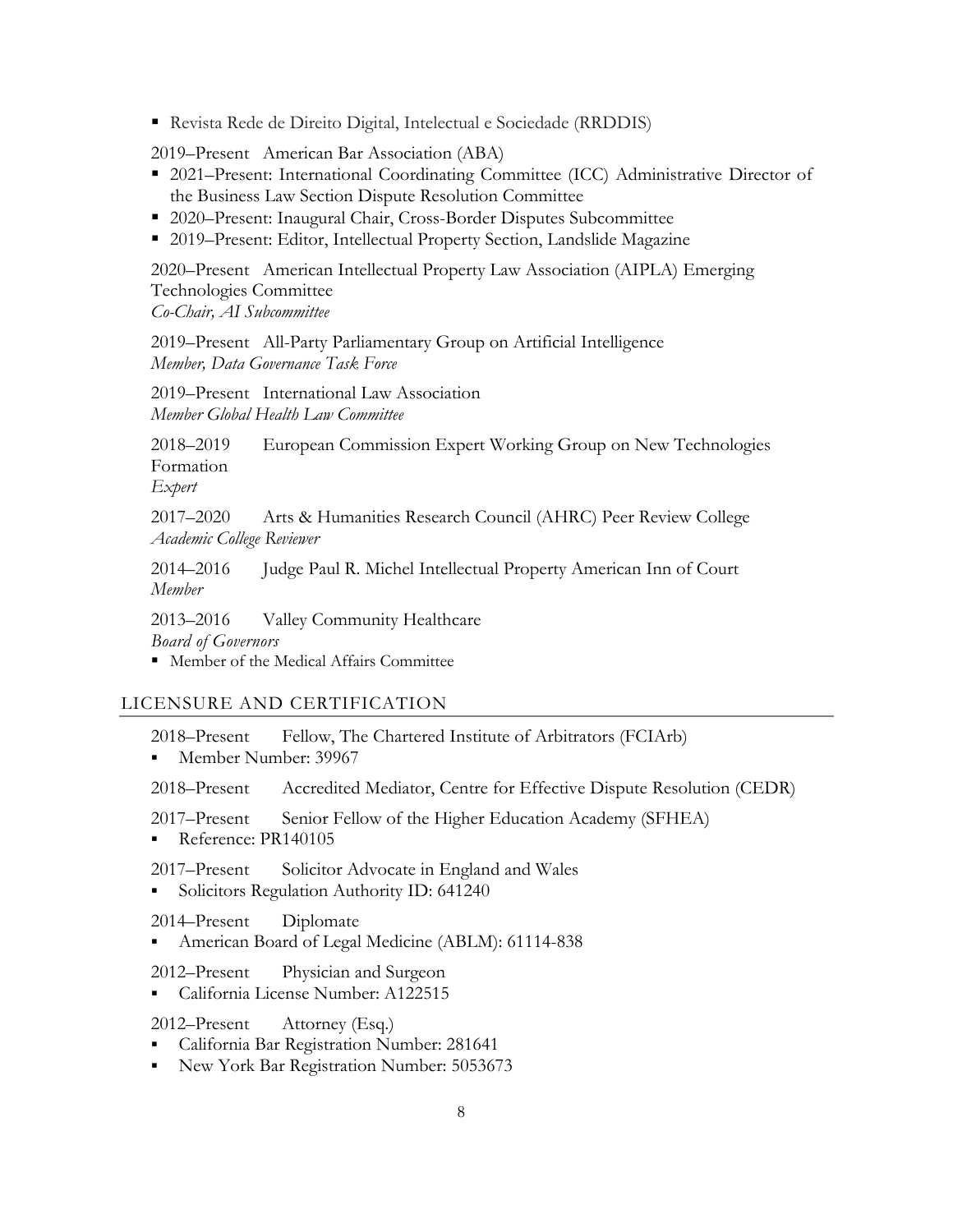2011–Present Patent Attorney

§ United States Patent and Trademark Office (USPTO) Registration Number: 68178

2005–Present Licensed Acupuncturist (L.Ac.)

§ California License Number: 10803 (inactive)

#### SELECT PRESENTATIONS

#### **2021**

- University of Johannesburg, Data Science Across Disciplines *Speaker: The Reasonable Robot: Artificial Intelligence and the Law*
- § Chicago Kent BookIT, Chicago-Kent College of Law *Speaker: The Reasonable Robot: Artificial Intelligence and the Law*
- § XI SIPID ABIFINA Lecture, hosted by Pedro Borges Barbosa *Speaker: Damage to the economy, development and competition by extending patent terms* <
- § Digital Governance, Rotterdam Workshop, Jean Monnet Centre of Excellence *Speaker: Ethical AI: Perspectives on Law, Regulations and Policy*
- § 10th Annual Cambridge International Law Conference, National Sovereignty and International Co‑operation: The Challenges of Navigating Global Crises' *Panel Chain: Nationalism and Global Health Crises*
- § Open Business Council and Citiesabc *Speaker: The future of AI - Law, Robotics, Human vs Machine Patents, AI Inventions <*https://youtu.be/yEAkLORwcyI>
- AIPLA panel on AI in drug discovery *Moderator: Committee Educational Session: Artificial Intelligence in Drug Discovery*
- § Capital One, Legal College and 'Machine Learning Over Lunch' *Speaker: The Reasonable Robot: Artificial Intelligence and the Law*
- § Swiss Re Strategic Council *Speaker: The case for change: The challenges awaiting a post-COVID world*
- University of Surrey, Surrey Speaks podcast episode 1 *Speaker: Artificial Intelligence*
- § Dinis Guarda *Speaker: The future of AI - Law,Robotics,Human vs Machine Patents, AI inventions*
- § Technology and Prose (Podcast) *Speaker: The Reasonable Robot: Artificial Intelligence and the Law*
- University of Zurich online workshop *Speaker: AI, Law & business*
- § CIPA podcast 'Two IPs In A Pod' Episode 3  *Speaker: AI with Ryan Abbott*
- **•** Digital Law Center AI Tech & Policy Talks  *Speaker: Protecting AI Output with Intellectual Property*
- § Ricardo Castro (ANADD) *Speaker: AI & IP*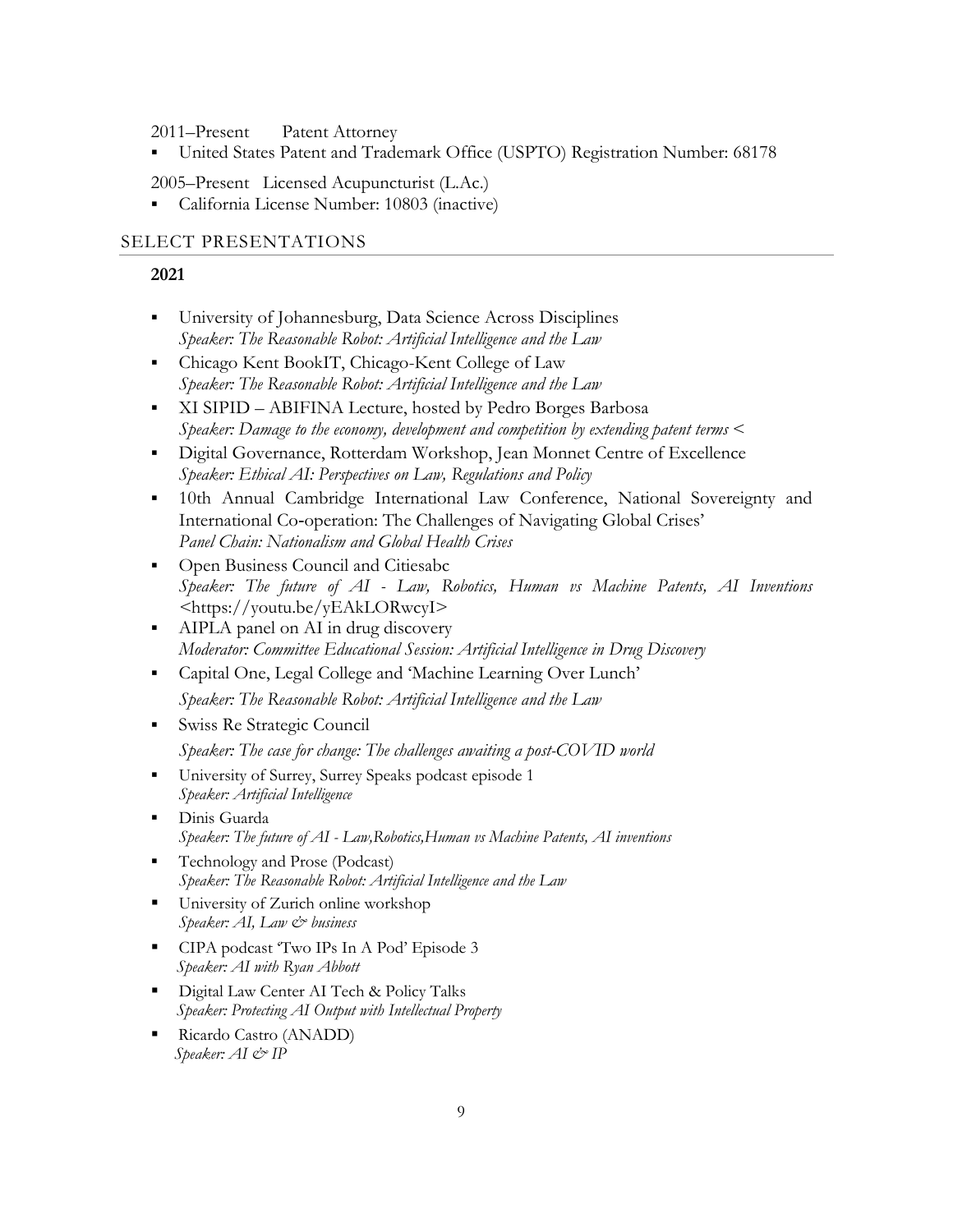# **2020**

- Yale Law School, Virtual Cyber Policy *Speaker: The Reasonable Robot: Artificial Intelligence and the Law*
- Intellectual Property Studies Committee, Law Faculty of the University of São Paulo *Speaker: Artificial intelligence applied to intellectual property*
- § NASDAQ Trade Talks *Speaker: How Artificial Intelligence will affect the economy, working people and business owners*
- BioIndustry Association (BIA) *Speaker: AI and IP*
- The Contemporary Law Forum *Speaker: Episode 18, Perspectives on innovation, technology, and law*
- IP Capital Group, AI in IP webinar series *Speaker: "The Reasonable Robot"*
- LSPN Connect session *Speaker: AI and intellectual property in life sciences*
- Hill+Knowlton Strategies (An H+K and Hear + Know dispatch podcast episode 1) *Speaker: Should robots own rights?*
- Center for Data innovation *Book talk Speaker: The Reasonable Robot: Artificial Intelligence and the Law*
- § Kilburn & Strode *Speaker: Organiser of IP Chapter - Sci-fi v Fantasy Debate*
- § San Francisco Intellectual Property Law Association (SFIPLA) *Speaker: Can AI Invent? (After DABUS)*
- § Yale Law School, Information Society Project *Speaker: The Reasonable Robot: Artificial Intelligence and the Law*
- § World Intellectual Property Organization *Speaker: WIPO Second Conversation on Intellectual Property (IP) and Artificial Intelligence (AI)*
- American Bar Association (ABA) Business Law Section Webinar *Moderator: COVID-19's Impact on Tech Startups: Appropriate Dispute Resolution to the Rescue*
- § Google Book Talk *Speaker: The Reasonable Robot: Artificial Intelligence and the Law*
- § TTI Vanguard *Speaker: Artificial Intelligence Patentees and the Artificial Inventor Project*
- § CAN-TECH Law Association *Speaker: The Artificial Inventor? A panel discussion on patenting AI-generated inventions*
- Ontario's Bar Association Institute Information Technology and Property Law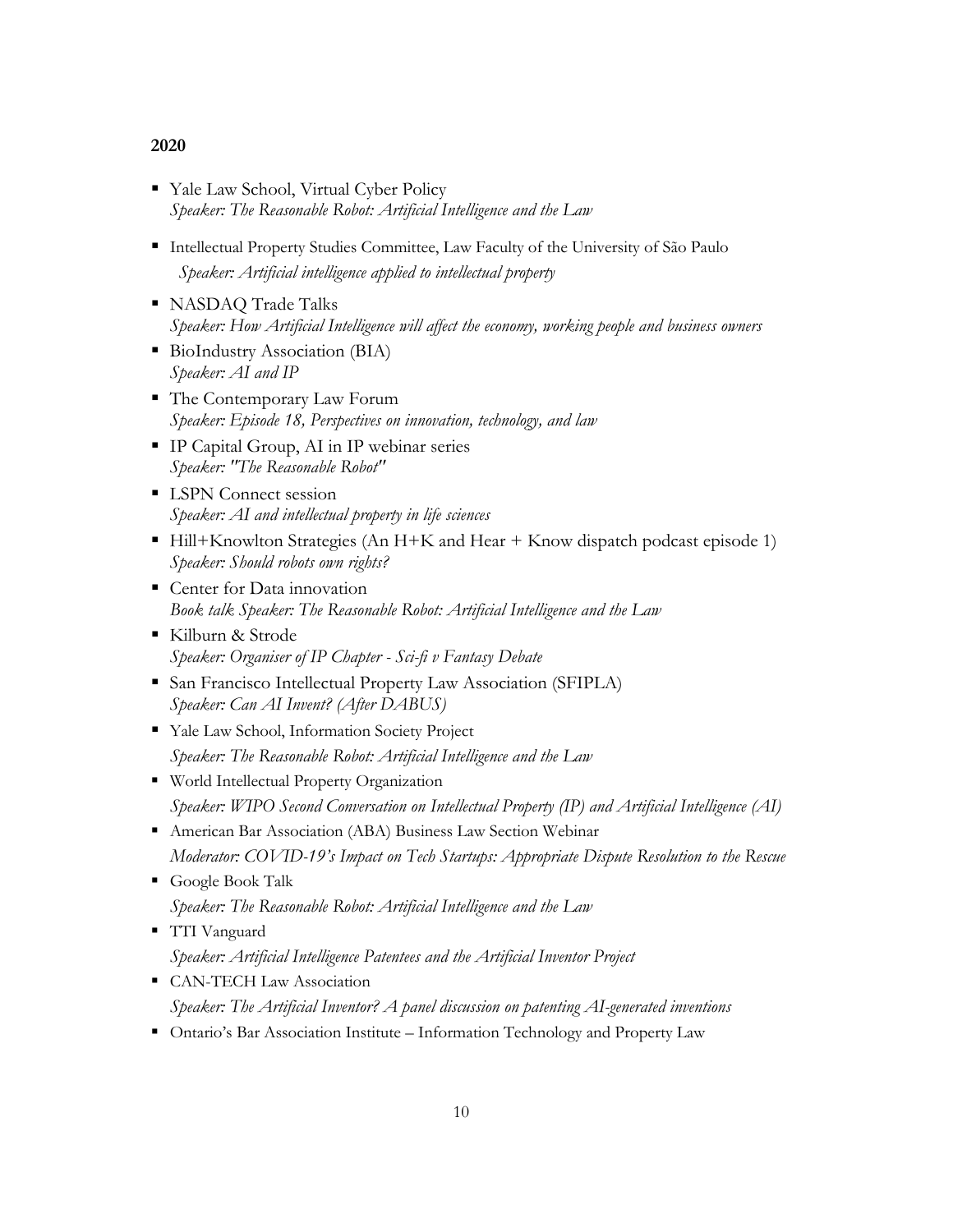*Panelist: The Future of Innovation: Fundamental Shifts in IP and IT Law (*IP Ownership and Emerging Technologies)

§ Deeth Williams Wall LLP *Panelist: The Future of Intellectual Property rights: A Fireside Chat*

# **2019**

Federal Justice – Rio de Janeiro

*Speaker: The Reasonable Robot: Artificial Intelligence and the Law*

■ The Reasonable Robot: Artificial Intelligence and the Law

Associação Brasileira de Indústrias de Química Fina, Biotecnologia e suas Especialidades *Speaker: Seminário Internacional Patentes, Inovação e Desenvolvimento – X SIPID*

■ The power of incremental innovation

Life Sciences Patent Network

*Panelist & Speaker: LSPN Europe 2019*

- Speaker: Artificial Intelligence & Intellectual Property in the Life Sciences
- Panelist: Artificial Intelligence Panel Discussion

Hogan Lovells

*Panelist: Séminaire annuel TMT : Appréhender au mieux les enjeux de l'intelligence artificielle*

■ Séminaire annuel TMT : Appréhender au mieux les enjeux de l'intelligence artificielle

Human-Centered Artificial Intelligence (Stanford University)

*Panelist: 2019 Fall Conference – AI Ethics, Policy & Governance*

■ Owning AI: Intellectual Property for Artificial Intelligence

World Intellectual Property Organization

*Panelist (Moderator): WIPO Conversation on Intellectual Property (IP) and Artificial Intelligence (AI)*

■ Panelist (Moderator): Data Panel

Israel Patent Office, Israel Innovation Authority, WIPO

*Panelist & Speaker: International Conference on Emerging Technologies and Intellectual Property— Connecting the Bits*

- Panelist: Applications of AI—New Business and IP Strategies
- Panelist: The Implications of AI on IPO's—Substantial and Administrative Dimensions
- Speaker: AI & IP

Association of British Chinese Professors (ABCP) Annual Conference *Speaker: Invention, Innovation and IP*

■ Computer-Generated Inventions

UK IPO, WIPO

*Speaker: AI: Decoding IP, Exploring the Commercial, Economic and Legal Implications*

■ AI & IP—Disrupting the Established

WIPO Second Intellectual Property Researchers Europe (IPRE) Seminar *Speaker*

■ From Augmenting to Automating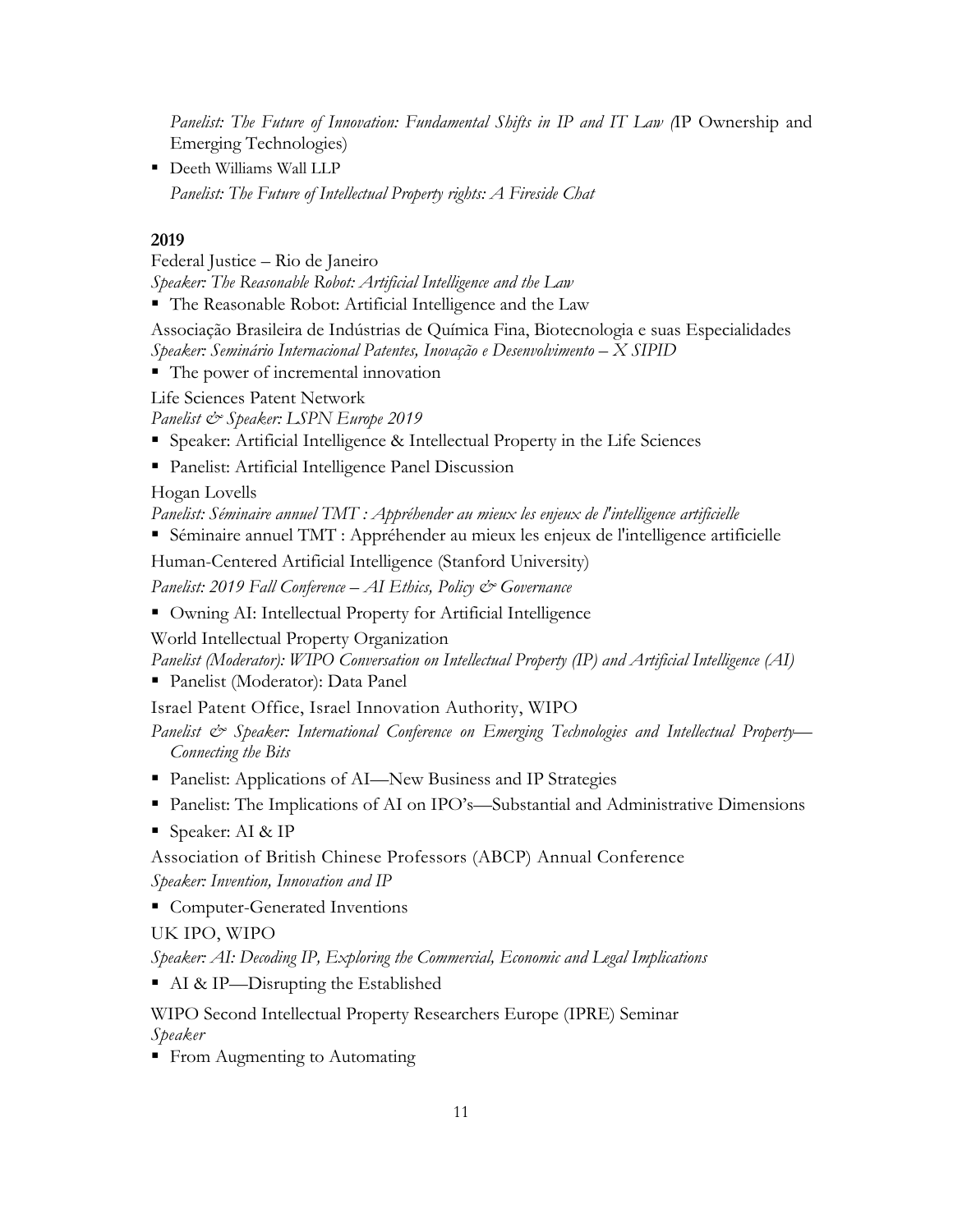**MIT** 

*EmTech Next Conference*

■ Should we tax robots? A debate.

MoHo Talks

*Speaker: The MoHo D-Day Summit*

■ Advances in AI will free us—to starve?

# **EUIPO**

*Panelist: IP Mediation Conference*

■ The Future of Online Mediation—AI Mediators and AI Evaluative Tools

University of Surrey

*Chair: Surrey Workshop on Regulation of Artificial Intelligence*

■ https://sites.google.com/view/surrey-ai-workshop/home/conference-program

# WIPO

*Panelist: WIPO-WTO IP Advanced Course*

■ Roundtable discussion on AI, IP and economic development

# WTO

*Lecturer: "IP & Trade Policy Today" Seminar Series*

§ Artificial Intelligence and the Future of Intellectual Property and International Trade

Florida State University (FSU) School of Law *Speaker: 8th International IP Roundtable* 

■ Everything is Obvious

# **2018**

IBC Leal

*Speaker: Standards and Patents—12th Annual Conference*

■ Inventive Machines and the Evolving Law of Innovation

# INTERPAT

*Speaker*

■ Inventive Machines and the Evolving Law of Innovation

# Novartis

*Speaker*

■ Inventive Machines and the Evolving Law of Innovation

American Chemical Society

# *Speaker*

■ Inventive Machines and Innovation in the Chemical Arts

BenevolentAI

*Speaker*

■ Inventive Machines and the Evolving Law of Innovation

Intellectual Property Researchers Europe Seminar *Speaker*

■ Inventive Machine and the Evolving Law of Innovation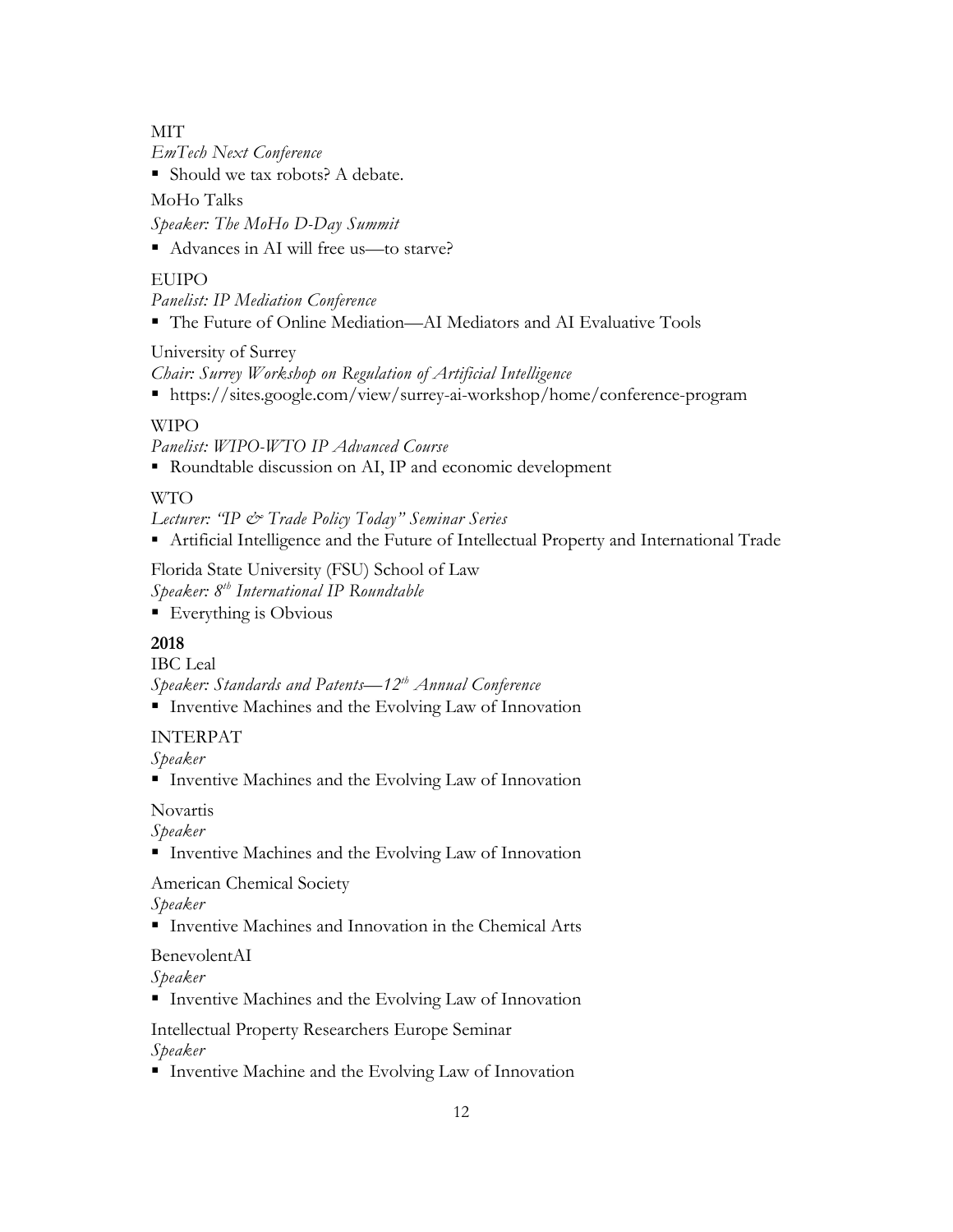$3<sup>rd</sup>$  International Convention on The Economy of Innovation, AIPPI *Panelist: Traditional Medicine—The Influence of IP on Commercial Use and Economic Aspects*

University of Surrey

*Chair: Surrey Workshop on Regulation of Artificial Intelligence*

§ https://surreycentrelp.org/surrey-workshop-on-the-regulation-of-ai/

Oxford Faculty of Law

*Speaker: Business Law Workshop* 

■ Inventive Machines and the Evolving Nature of Innovation

Office of Intellectual Property of the Ministry of Economy, Institute of IP Luxembourg *Presenter: 11th Annual Luxembourg Intellectual Property Day* 

■ Artificial Intelligence and Intellectual Property Challenges

Stanford Law School

*Presenter: We Robot Conference*

- Everything is Obvious
- Should Robots Pay Taxes? Tax Policy in the Age of Automation

#### King's Transnational Law Summit

*Moderator: A World of Risk: Health, Technology & The Human Life Panelist: Us & Them: Living with Robots*

University of Surrey *Chair: Surrey Workshop on the Regulation of AI*

Center for the Protection of Intellectual Property, George Mason University, Antonin Scalia Law School, Virginia

*Speaker: Panel 4, A Different Perspective on Big Data*

University of San Diego

*Presenter: PatCon 8: The Annual Patent Conference*

■ Everything is Obvious

King's College London *Guest Lecturer: Transnational Property* § Transnational Intellectual Property

# ICEVOX

*Presenter: Cybercrime and Security*  ■ Bitcoin and the Power of Decentralized Prediction Markets

# WIPO/Rospatent/Skolkovo

*Panelist: International Conference on Intellectual Property in the New Technological Order* 

■ International Protections for Computer-Generated Works

# **2017**

IBC Leal *Moderator and Panelist: Standards, Patents and Competition Conference*

■ Future of Patenting for AI Created Innovations

CEIPI/WIPO/INPI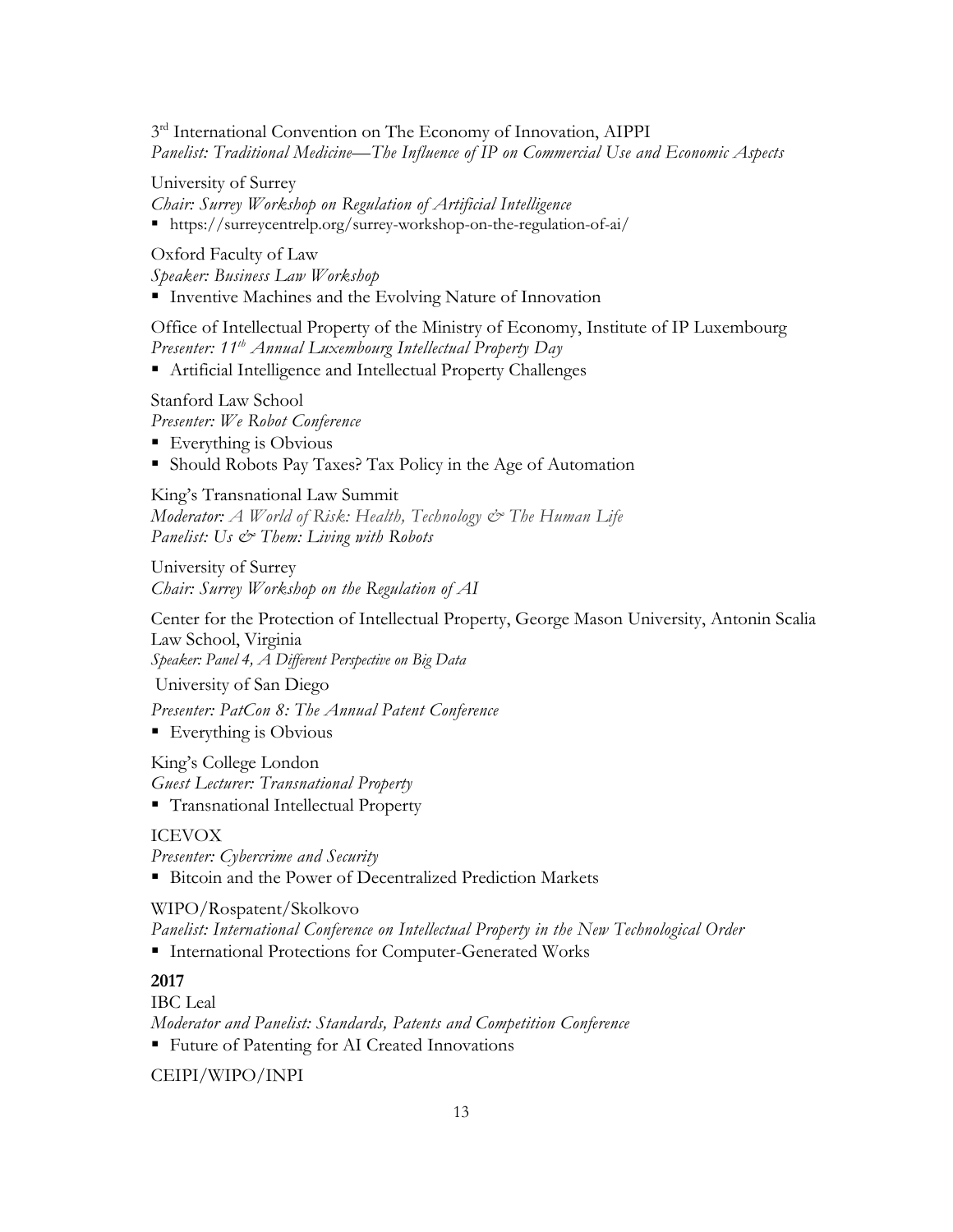*Lecturer: Advanced Course on Intellectual Property, Technology Transfer and Licensing*

■ Intellectual Property Management in Traditional Medical Knowledge

# Leeds School of Law

*Round Table Participant: Personalized Medicine and the Law*

# CEIPI/BETA/I3PM Conference

*Speaker: Intellectual Property and Digitalization: Challenges for Intellectual Property Management*

■ Creative Computers and the Future of Patent Law (http://www.canalc2.tv/video/14523)

# Florida State University

*Law 7930: Global Health and Pharmaceutical Regulation*

§ Global Regulation of Off-Label Drug Use and Traditional Medicine

Czech Parliament Committee on Health *Roundtable Presenter*

■ U.S. Regulation and Legislation on Traditional Chinese Medicine

King's College London

*Guest Lecturer: Transnational Property*

§ Transnational Intellectual Property

# **2016**

American Bar Association (ABA) University IP Committee *Speaker*

■ Computational Invention and Patentability

Keck Graduate Institute

*Speaker: Industrial Strength Bio Seminar Series (ISBSS)*

■ Artificial Intelligence in the Biotech Research Enterprise

# **2015**

DePaul University College of Law *Speaker: Intellectual Property Scholars Conference*

■ Hal the Innovator: Computational Invention and its Patentability Implications

# **2014**

UCLA School of Medicine *Surgery Grand Rounds*

§ California's Malpractice System: Fair or Failed?

NYU Law School

*Speaker: IASC Thematic Knowledge Commons Conference at NYU*

■ The Sentinel Initiative as a Cultural Commons

# NYU Law School

*Roundtable Participant: NYU Workshop on Medical User Innovation and Medical Commons* ■ The Sentinel Initiative as a Cultural Commons

# UCLA School of Medicine

*Speaker*

■ Herbal Medicine Symposium and Roundtable Discussion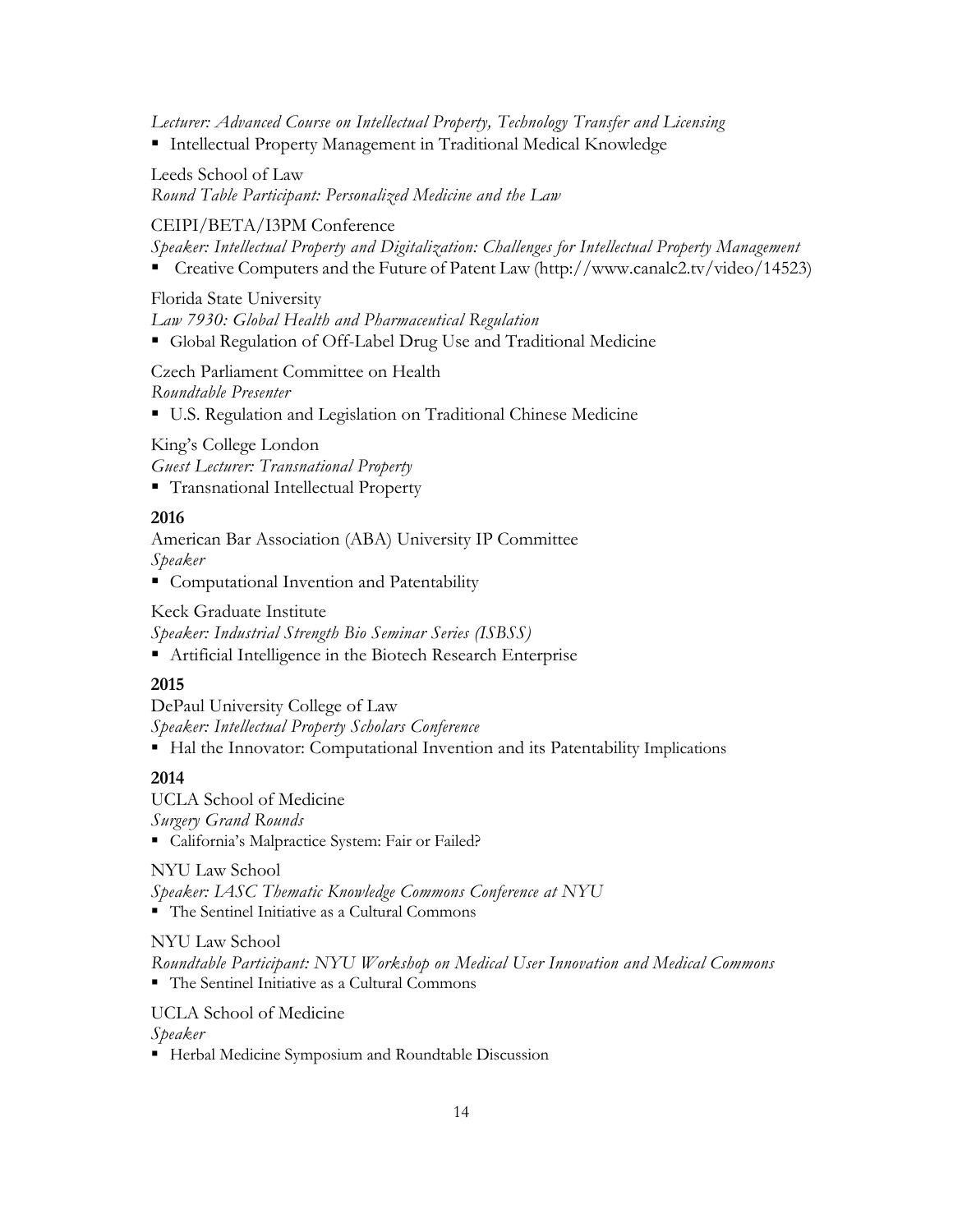Department of Industrial Policy and Promotion of the Ministry

*Speaker* of Commerce, Government of India (Web-Based Symposium)

§ Traditional Knowledge Deliberations at World Intellectual Property Organization

#### Southwestern Law School

#### *Moderator*

■ The Last Word on the Patient Protection and Affordable Care Act

UCLA School of Medicine

*Academic Research Series*

■ Evidence and Extrapolation: Mechanisms for Regulating Off-Label Uses of Drugs and Devices

UCLA School of Medicine

*Lecturer in Medicine 207.01: Integrative East-West Medicine* ■ Health Policies Affecting Integrative Medicine

Southwestern Law School

*Moderator*

§ Health Law Panel on the Medical Injury Compensation Reform Act

Stanford Law School

*Lecturer in Law and Biosciences Workshop (Law 654).*

■ Evidence and Extrapolation: Mechanisms for Regulating Off-Label Uses of Drugs and Devices.

#### Southwestern Law School

*Debate with Richard Epstein*

■ FDA Involvement in Off-Label Drug Use

# **2013**

Widener Law School *Presenter in Symposium: The Global Medicine Challenge*

§ India's Shifting IP Regime: Balancing Access and Innovation

# UCLA School of Medicine

*Lecturer SL608: Health Policy: What Every Physician Needs to Know*

- The Affordable Care Act and the Regulatory Process
- Medical Malpractice Tort Reform

# Quinnipiac Law School

*Lecturer Faculty Development Presentation*

■ Hot Issues in Intellectual Property and Public Health

Arizona State University College of Law *Participant in ASU Legal Scholars Conference*

UCLA School of Medicine *Annual Conference for Integrative Medicine at UCLA.* § Panelist: Research & Healthcare Policy: Driving IM Forward

UCLA School of Medicine

- *Lecturer (Corsera Online) ME644D: Integrative East-West Medicine*
- Health Policies Affecting Integrative Medicine

UCLA School of Medicine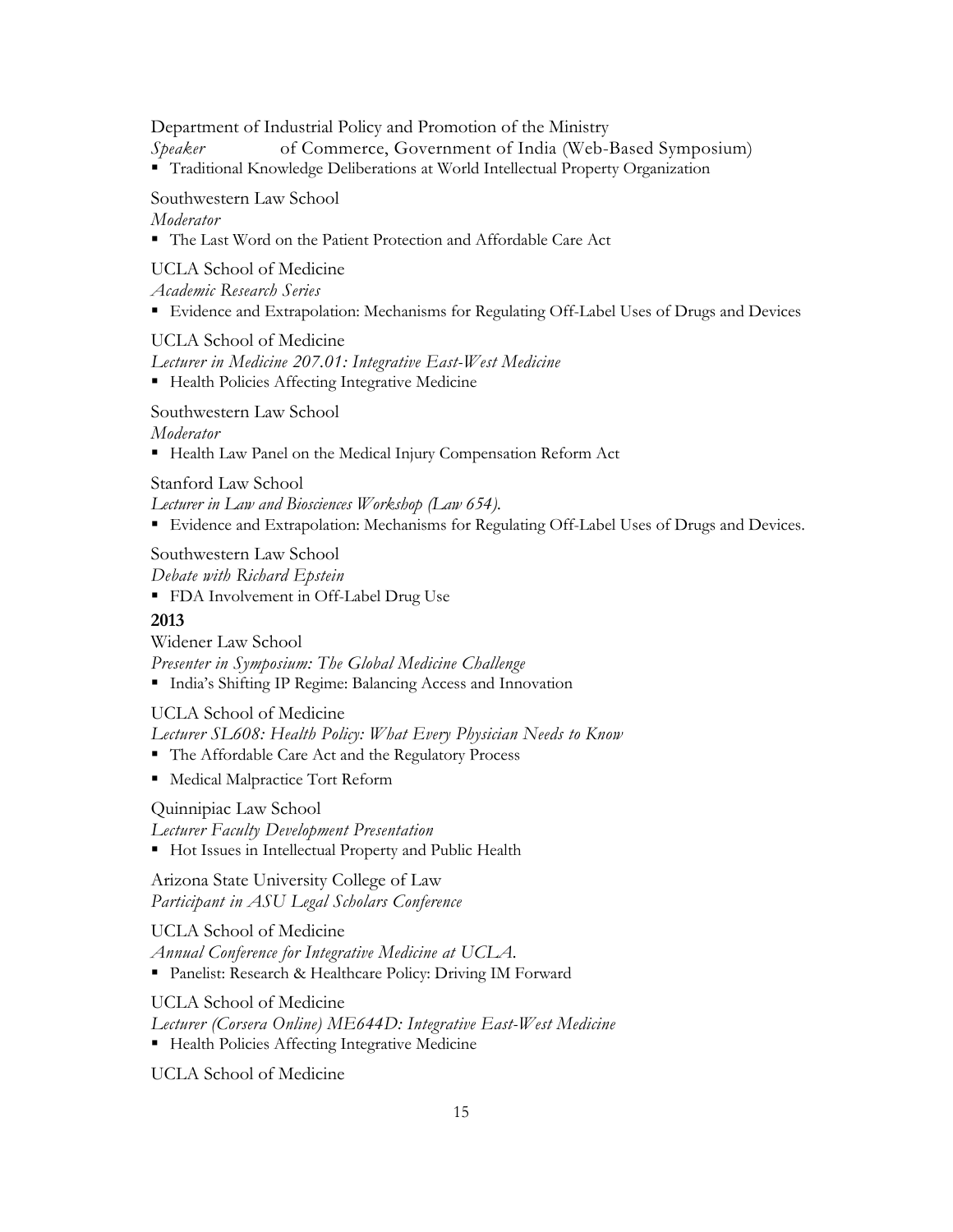*Lecturer in Medicine 207.01: Integrative East-West Medicine*

■ Health Policies Affecting Integrative Medicine

#### **2012**

Intelectual do Instituto de Direito PUC-RIO (Rio de Janeiro, Brazil) *Seminar (October 3–5)*

■ Hot Issues in Intellectual Property and Public Health

UCLA School of Medicine

*Lecturer in Medicine 180: Integrative East-West Medicine*

■ Healthcare Policy and Integrative Medicine

#### **2011**

Widener Law School

*Speaker*

■ Traditional Solutions to Modern Problems: Complementary and Alternative Medicine and the American Health Care Crisis

#### **2010**

UCLA School of Medicine *Speaker*

§ Impact of Intellectual Property on Access to Medicines and Traditional Knowledge

#### SELECT MEDIA COVERAGE

#### **2021**

*Artificial Intelligence*, University of Surrey: Surrey Speaks Podcast Series (March 5 2021) *Episode 2 of Technology & Prose*, The Reasonable Robot (January 2021) *If you want a patent, it helps to be human,* Innovation Aus (March 2021) *Me, myself & AI – an interview with Professor Ryan Abbott,* Kilburn&Strode (March 2021)

#### **2020**

*Should robots own rights? Episode 1 – an H+K Hear + Know Dispatch podcast* (November 1 2020) *The Reasonable Robot: AI and the Law*, Center for Data Innovation (November 13 2020) *Perspectives on Innovation, Technology and Law*, TCLF One-On-One, Ep. 18, The Contemporary

Law Forum (November 8 2020) *< https://youtu.be/VubYFvBiIr4>*

*LSPN Connect: artificial intelligence and IP* (July 2020)

*Book Review: Ryan Abbott, 'The Reasonable Robot: Artificial Intelligence and the Law'* (June 25, 2020) <https://www.law.com/therecorder/2020/06/25/book-review-ryan-abbott-the-reasonablerobot-artificial-intelligence-and-the-law/?slreturn=20210324131228>

#### **2019**

- Angela Chen, *Can an AI be an inventor? Not yet* (MIT Technology Review, January 8 2020) https://www.technologyreview.com/s/615020/ai-inventor-patent-dabus-intellectualproperty-uk-european-patent-office-law/
- Martin Coulter, *Campaigners launch legal challenge after AI inventor rejected* (Business Insider, January 04 2020) https://www.businessinsider.com/ai-inventor-legal-challenge-in-ukand-europe-court-battle-2020-1?r=US&IR=T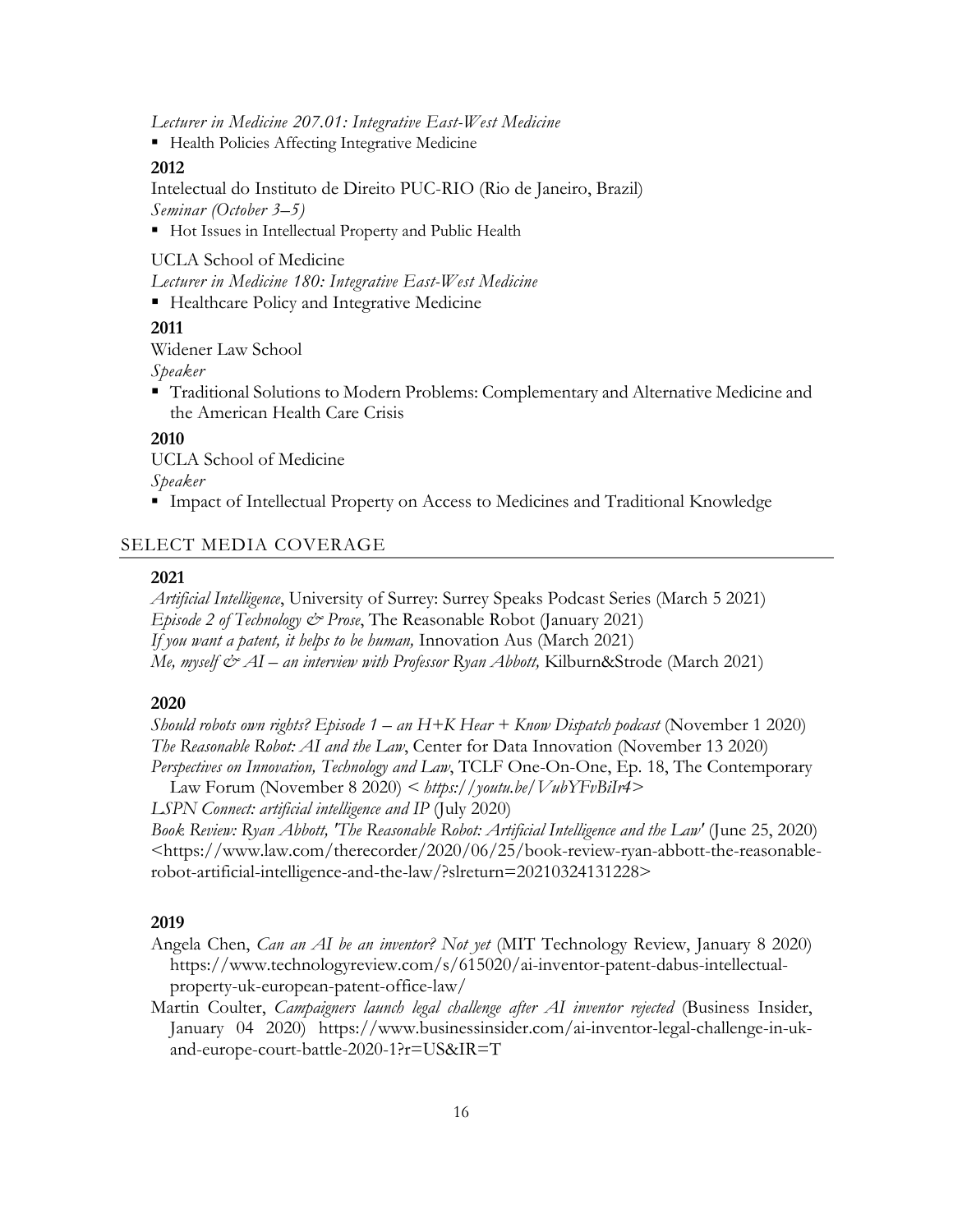- Emma Wollacott, *European Patent Office Rejects World's First AI Inventor* (Forbes, January 03 2020). https://www.forbes.com/sites/emmawoollacott/2020/01/03/european-patentoffice-rejects-worlds-first-ai-inventor/?ss=cybersecurity#8bdf4095cd00
- Jared Council, *Can an AI System Be Given a Patent?* (The Wall Street Journal, October 11 2019) https://www.wsj.com/articles/can-an-ai-system-be-given-a-patent-11570801500
- Tom Dines, *A patent predicament: who owns an AI-generated invention?* (Financial Times, October 07 2019) https://www.ft.com/content/84677ec8-be73-11e9-9381-78bab8a70848
- George Salmon, *Academics file first patents for inventions created by AI* (The Parliament Review, August 09 2019) https://www.theparliamentaryreview.co.uk/news/academics-file-firstpatents-for-inventions-created-by-ai
- The Sunday Times, *First patents filed for inventions created by artificial intelligence* (The Sunday Times, August 02 2019) https://www.thetimes.co.uk/article/first-patents-filed-forinventions-created-by-artificial-intelligence-n0pmnvmqd#
- Rory O'Neill, *Researchers file patents with AI as sole inventor* (World Intellectual Property Review, August 02 2019) https://www.worldipreview.com/news/researchers-file-patents-withai-as-sole-inventor-18423
- Martin Coulter, *Patent agencies challenged to accept AI inventor* (Financial Times, August 01 2019) https://www.ft.com/content/9c114014-b373-11e9-bec9 fdcab53d6959?shareType=nongift
- Leo Kelion, *AI system 'should be recognised as inventor'* (BBC, August 01 2019) https://www.bbc.co.uk/news/technology-49191645
- Lord Kitchin, *Justice of the Supreme Court's keynote Speech at UKIPO-WIPO Conference*, (June 18, 2019) https://www.supremecourt.uk/docs/speech-190618.pdf
- Ed Cronan, *AI: Decoding IP-WIPO Conference 2019 (Part One)* (2019) http://cronan.co.uk/aidecoding-ip/
- Tom Davenport*, Advancing the Debate on Taxing Robots (June 13, 2019)*  https://www.forbes.com/sites/tomdavenport/2019/06/13/advancing-the-debate-ontaxing-robots/#5c35ecb325a4
- MIT Technology Review, *Should We Tax Robots? A Debate (June 12, 2019)*  https://www.technologyreview.com/f/613693/should-we-tax-robots-a-debate/
- BBC Radio 3, *Is the Law Keeping up with our Changing world?* (June 5, 2019) https://www.bbc.co.uk/programmes/m0005nqx
- BBC World Service News*, Is It Time to Tax Robots?* (June 4, 2019) https://www.bbc.co.uk/programmes/w3csy7d6
- Eduardo Porter, *Don't Fight the Robots. Tax Them*, N.Y. TIMES, February 23, 2019

#### **2018**

- Artificial Intelligence Collides with Patent Law, World Economic Forum White Paper, April 2018,
	- http://www3.weforum.org/docs/WEF\_48540\_WP\_End\_of\_Innovation\_Protecting\_Pate nt\_Law.pdf
- *Bitcoin, Cryptocurrency, Decentralized prediction markets and the relationship between Bitcoin and the gaming industry* (ICE TV Feb. 8, 2018) https://youtu.be/\_-xVX7EoTM8.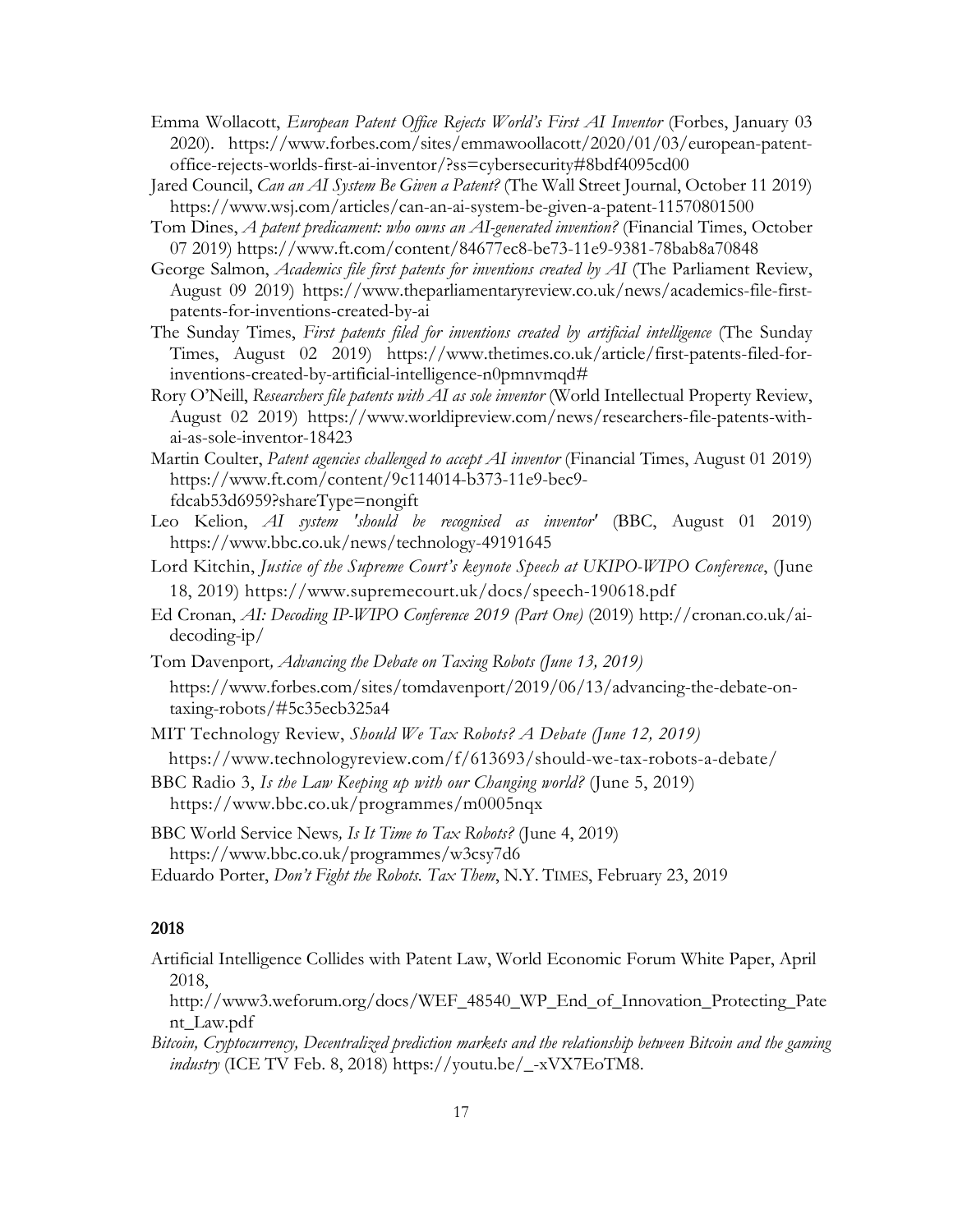*We Robot Comments on Ryan Abbot's Everything is Obvious* (Written Description, Apr. 27, 2018) https://writtendescription.blogspot.com/2018/04/we-robot-comments-on-ryanabbots.html

#### **2017**

*Insight: Bitcoin and Blockchain* (TRT World Apr. 28, 2017) https://youtu.be/7yv08ZIllBk.

- *Rise of the Robots: Part I* (TRT World Feb. 17, 2017) https://youtu.be/1JlqhuQwOE8.
- *Rise of the Robots: Part II* (TRT World Feb. 17, 2017) https://youtu.be/775BEDJu7Cw.
- Senay Boztas, *Automated holidays: how AI is affecting the travel industry*, THE GUARDIAN, February 17, 2017.
- *Robots, Makt Myrkranna,* BBC, Free Thinking Radio 3 (Feb. 8, 2017) http://www.bbc.co.uk/programmes/b08chbpc (Audio).
- *AI as Inventors,* 2 (4) THE ROBOTICS LAW JOURNAL 10, (2017).
- Peter Rejcek, *When Intelligent Machines Cause Accidents, Who Is Legally Responsible?* SINGULARITY HUB (Jan. 30, 2017), https://singularityhub.com/2017/01/30/whenintelligent-machines-cause-accidents-who-is-legally-responsible/.
- Lance Farrell, *Can a computer be an inventor?* SCIENCE NODE (Oct. 19, 2017) https://sciencenode.org/feature/can-a-computer-be-an-inventor.php.
- Tracy Staedter, *A.I. Computers Should Be Named as Inventors on Patents,* SEEKER (Oct. 20, 2017) http://www.seeker.com/a-i-computers-named-inventors-patents-2056008851.html.

*Computer Moet Zelf Patent Kunnen Aanvragen,* BNR RADIO Audio (Oct. 19, 2017) http://www.bnr.nl/radio/wetenschap-vandaag/10312211/computer-moet-zelf-patentkunnen-aanvragen.

Graeme Burton, *Computers Should be Named on patents as "inventors', argues law professor,* THE INQUIRER (Oct. 17, 2017)

http://www.theinquirer.net/inquirer/news/2474315/computers-should-be-named-onpatents-as-inventors-argues-law-professor.

#### **2016**

Peter Rejcek, *When the Mother of Invention Is a Machine, Who Gets Credit?* SINGULARITY HUB (Nov. 3, 2016) https://singularityhub.com/2016/11/03/when-the-mother-of-inventionis-a-machine-who-gets-credit/.

*AI should be able to register its own patents, law prof argues,* THE REGISTER (Oct. 17, 2016) http://www.theregister.co.uk/2016/10/17/ai\_computers\_to\_register\_their\_own\_paten ts/

Mark Prigg, *AI's should be allowed to patent their inventions: Researchers say human are taking too much credit for computer creations,* DAILYMAIL.COM (Oct. 17, 2016) http://www.dailymail.co.uk/sciencetech/article-3845276/AI-s-allowed-patent-

inventions-Researchers-say-human-taking-credit-computerinventions.html#ixzz4YOcotzcX

*State Lawsuits Against Opioid Manufacturers* BLOOMBERG LAW Audio (Oct. 10, 2016)

Scott Graham, *Up, Up and Away, Google Gets Sued Over Trade Secrets,* LAW.COM (June 14, 2016)

Scott Graham, *The AI Conundrum. Intellectual Property*. Spring 2016. [This article also appeared online at law.com].

Episode 24. The Week in Health Law (Audio). TWIHL.COM.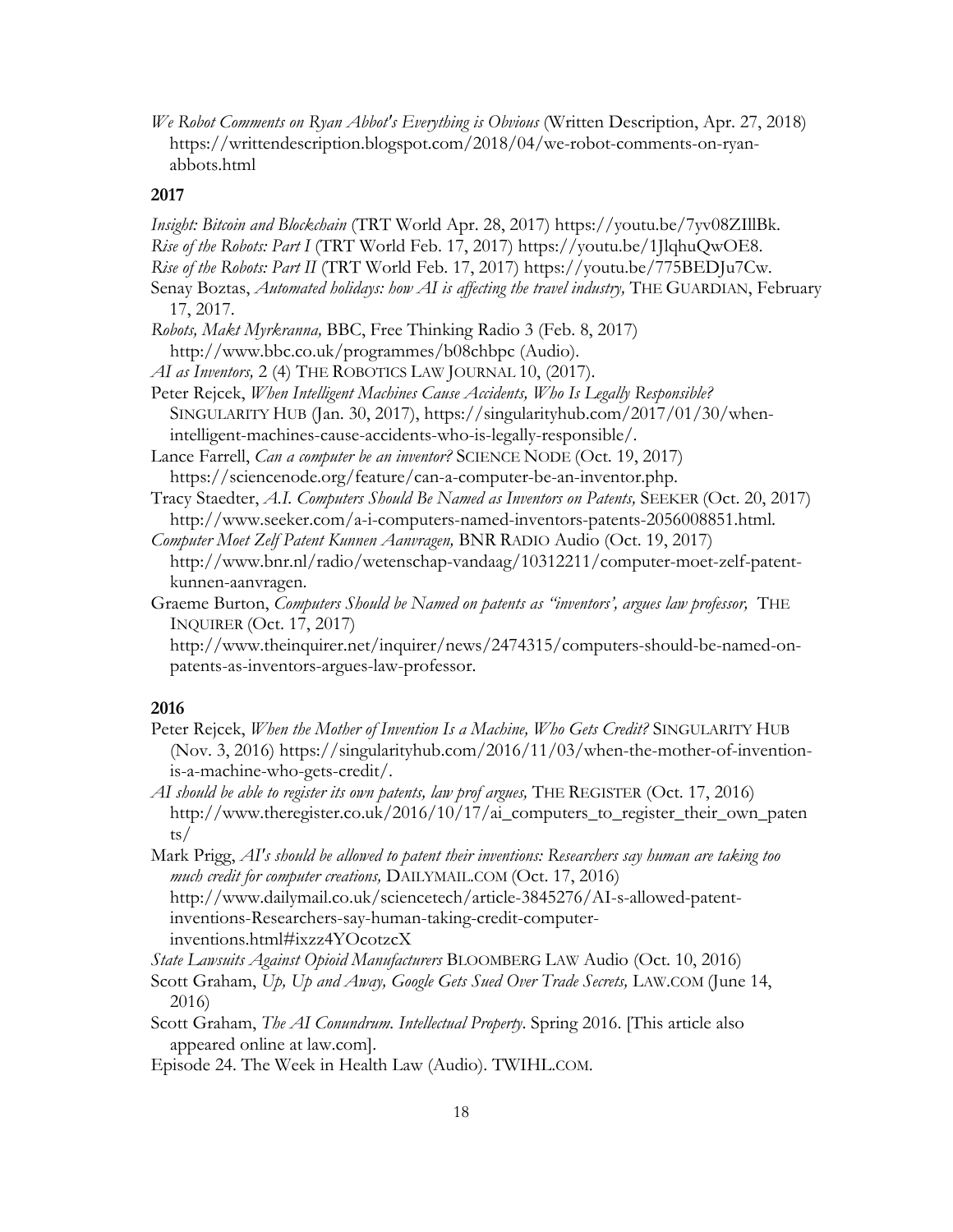- Dom Galeon, *Expert: When an AI Invents Something, It Should be Credited as the Inventor. One lawyer is petitioning to change a fundamental policy,* FUTURISM (Nov. 8, 2016) https://futurism.com/expert-when-an-ai-invents-something-it-should-be-credited-asthe-inventor
- *Computers should be named on patents as inventors, for creativity to flourish,* SCIENCEDAILY.COM (October 17, 2016)

#### **2015**

- *Measles Outbreak: Expert Weighs in on Vaccine Debate,* ABC7 (Feb. 4, 2015) http://abc7.com/health/measles-outbreak-expert-weighs-in-on-vaccinedebate/504275/.
- *The Debate Over Measles Vaccinations* (Audio) BLOOMBERG LAW (Feb. 6, 2015) https://itunes.apple.com/podcast/bloomberg-law/id277975394?mt=2.
- *Researchers propose new regulations for off-label uses of drugs and devices*, MEDICALXPRESS, http://medicalxpress.com/news/2015-01-off-label-drugs-devices.html.
- *UCLA, Yale professors propose new regulations for off-label uses of drugs and devices*, HEALTHCANAL, http://www.healthcanal.com/public-health-safety/59096-ucla-yale-professors-proposenew-regulations-for-off-label-uses-of-drugs-and-devices.htm

#### **2014**

- Langford, James, *Hobby Lobby Case Tempts Firms to Find Religion, Law Professors Say,* LAW DRAGON (July 6, 2014) http://campus.lawdragon.com/2014/07/06/hobby-lobby-casetempts-firms-to-find-religon-law-professors-say/
- STANFORD LAW SCHOOL CENTER FOR LAW AND BIOSCIENCES, https://talks.stanford.edu/video/law/clb/podcast/clb\_Mini-Podcast\_RyanAbbott.mp3.
- *FDA Involvement in Off-Label Drug Use,* THE FEDERALIST SOCIETY, Event Video: http://www.fed-soc.org/publications/detail/fda-involvement-in-off-label-drug-useevent-video.
- Lindsay Stafford Mader. *Will 'Obamacare' Affect Natural Healthcare in the United States?* 100 HERBALGRAM 86 (Nov 2013-Jan 2014)

# **2013**

- Sarah Eddington, *An alternative method,* THE NEWS STAR. A GANNETT COMPANY (Aug. 11, 2013) http://www.thenewsstar.com/article/20130811/NEWS01/308110053.
- Paul Basken, *Supreme Court's Ruling on Gene Patents Opens New Avenues for University Research,* THE CHRONICLE OF HIGHER EDUCATION (Jun. 17, 2013)
	- http://chronicle.com/article/Ruling-on-Gene-Patents-Opens/139869/
- Lisa Larrimore Ouellette, *Abbott: Incentivizing Production of Drug Safety Information,* WEBLOG ENTRY WRITTEN DESCRIPTION (May 21, 2013)

http://writtendescription.blogspot.com/2013/05/abbott-incentivizing-production-ofdrug.html

Kate Greenwood, *Recommended Reading: New Legal Scholarship from Ryan Abbott and Jennifer Herbst on Pharmacovigilance Topics,* WEBLOG ENTRY, HEALTH REFORM WATCH, SETON HALL LAW (May 14, 2013)

http://www.healthreformwatch.com/2013/05/14/recommended-reading-new-legalscholarship-from-ryan-abbott-and-jennifer-herbst-on-pharmacovigilance-topics/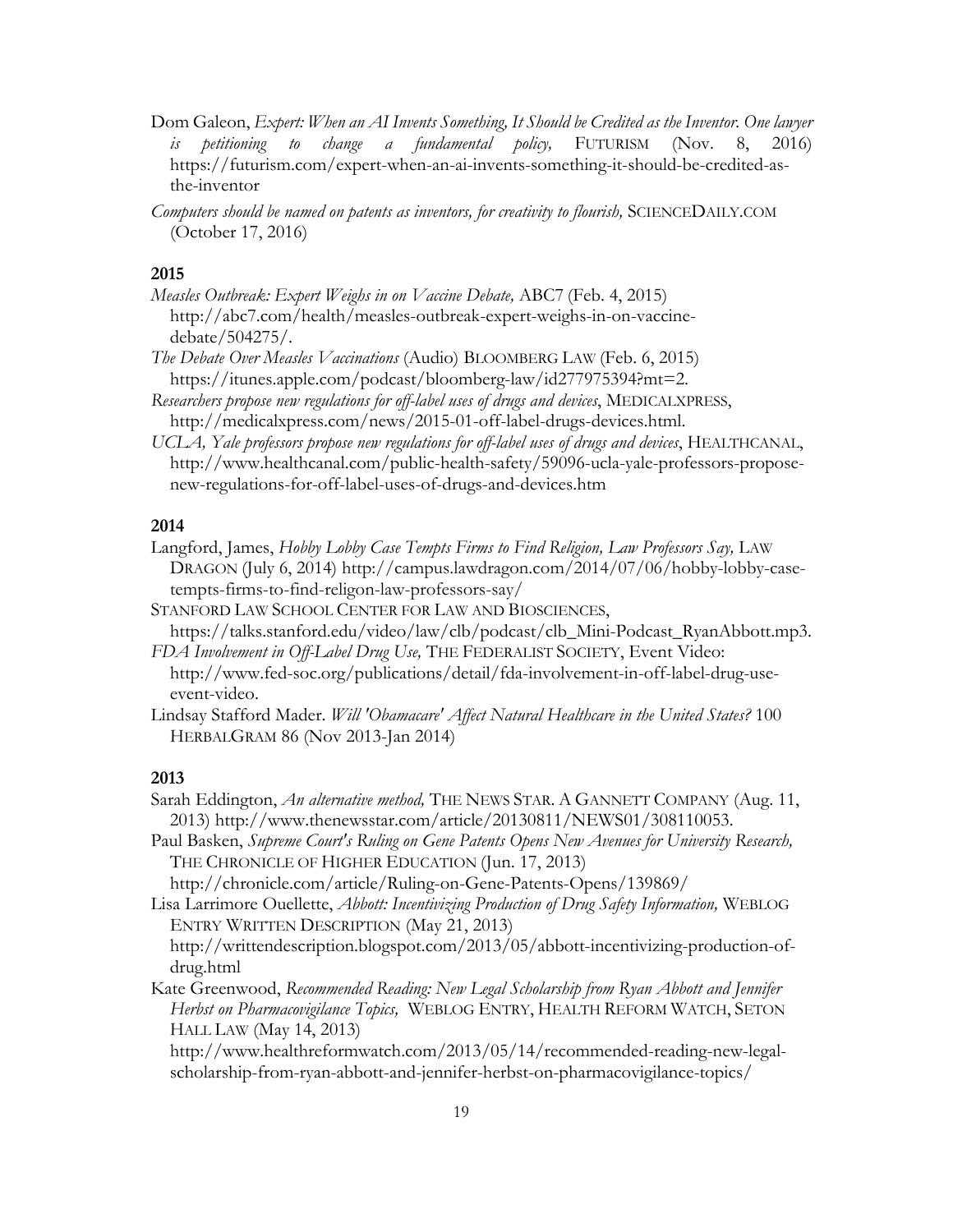Dov Fox, *Big Data and Pharmacovigilance, Part II,* WEBLOG ENTRY. BILL OF HEALTH. HARVARD LAW (Apr. 9, 2013)

http://blogs.law.harvard.edu/billofhealth/2013/04/09/dov-fox-pharmacovigilance-part $ii/$ 

Dov Fox, *Big Data and Pharmacovigilance, Part I,* WEBLOG ENTRY. BILL OF HEALTH. HARVARD LAW (Apr. 8, 2013)

http://blogs.law.harvard.edu/billofhealth/2013/04/08/big-data-and-pharmacovigilancepart-i/

#### **2012**

David Wharton, *Pac-12 Football Coaches Hush-Hush About Hurt Players,* LOS ANGELES TIMES (Sep. 20, 2012) C1. Print, http://articles.latimes.com/2012/sep/18/sports/la-sp-0919 coaches-rules-media-20120919

*Getting to know you: A Dozen Questions for Professor Ryan Abbott,* Southwestern Reporter. Fall 2012, Number 2. SOUTHWESTERN LAW SCHOOL,

http://www.swlaw.edu/news/southwesternreporter/fall12\_2\_2

*Southwestern Adds Four Outstanding Legal Practitioners and Scholars to the Full-time Faculty,* Southwestern Reporter. Spring 2012. Number 1. SOUTHWESTERN LAW SCHOOL, http://www.swlaw.edu/news/overview/newsr.7hQDUDk7ls

#### **2011**

Lindsay Stafford, *WHO Developing New Traditional Medicine Classification,* HERBALEGRAM, Volume 8, Number 1. AMERICAN BOTANICAL SOCIETY (Jan. 2011) http://cms.herbalgram.org/heg/volume8/01January/WHOClassifiesTM.html?t=12948 41964

#### **2010**

*Video News: New study reveals med students' belief in alternative medicine,* MODERN PHYSICIAN (Feb. 8, 2010)

http://www.modernphysician.com/article/20100208/MPVIDEO/302089980/-1

S.L. Baker, *Even Medical Students Want Conventional Medicine to Include Alternative Therapies,*  NATURALNEWS (Jan. 26, 2010)

http://www.naturalnews.com/028027\_alternative\_medicine\_medical\_students.html Jennifer D., *Times, They are a Changing,* GATHER (Jan. 24, 2010)

http://www.gather.com/viewArticle.action?articleId=281474978011855

Shari Roan, *Future Doctors Support Integrated Therapies,* Weblog Entry, LOS ANGELES TIMES (Jan. 20, 2010) http://latimesblogs.latimes.com/booster\_shots/2010/01/alternativemedicine-doctors.html

Rachel Champeau, *Med students say conventional medicine would benefit by integrating alternative therapies,* UCLA NEWSROOM*.* UCLA (Jan. 19, 2010)

http://newsroom.ucla.edu/portal/ucla/medical-students-say-western-medicine-150587.aspx

Lindsay Stafford, *WHO Congress Passes Beijing Declaration on Traditional Medicine,*  HERBALEGRAM. AMERICAN BOTANICAL SOCIETY (Jan. 2010) http://cms.herbalgram.org/herbalgram/issue83/article3449.html